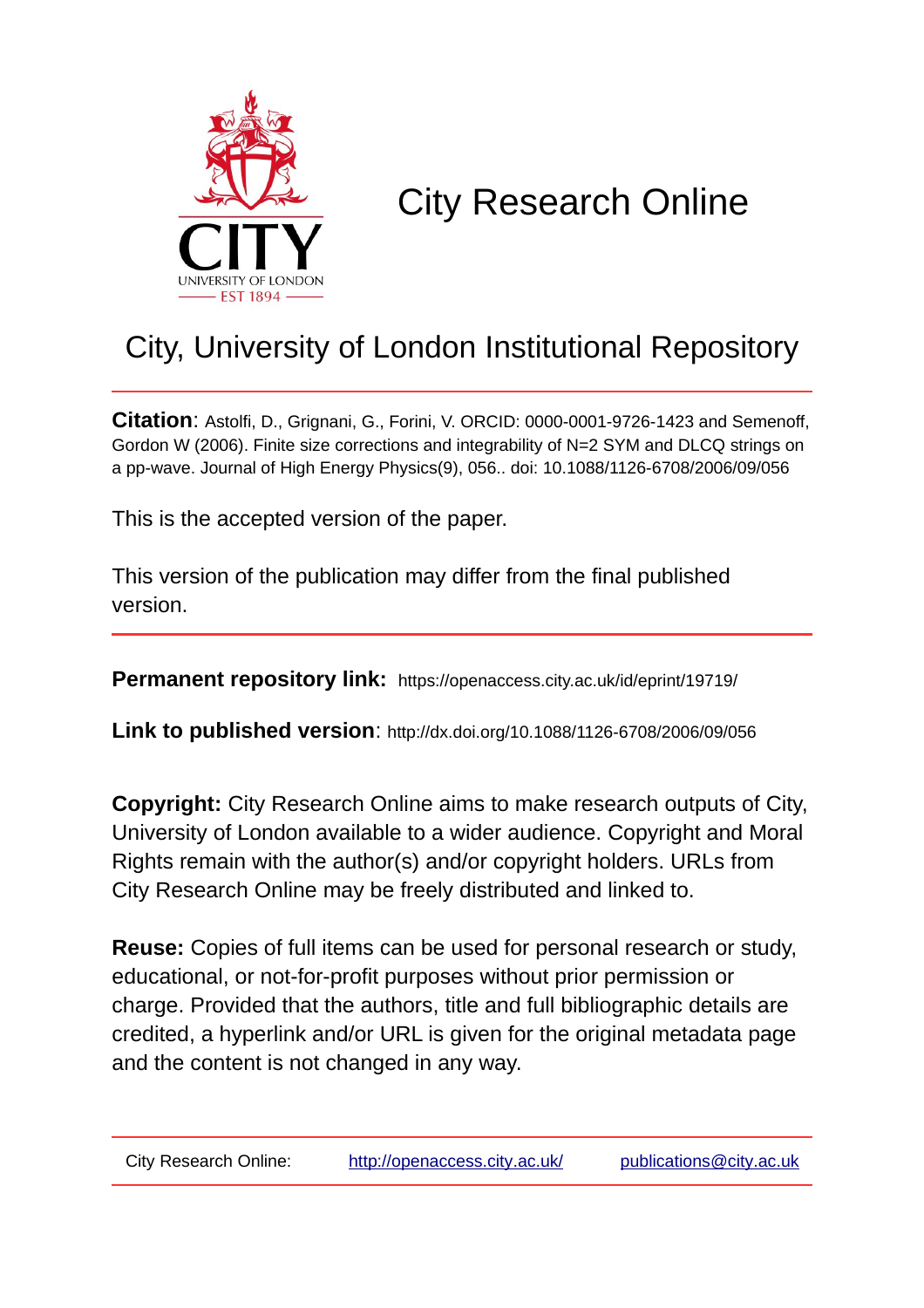## Finite size corrections and integrability of  $\mathcal{N}=2$  SYM and DLCQ strings on a pp-wave

#### Davide Astolfi

Dipartimento di Fisica and Sezione I.N.F.N., Università di Perugia, Via A. Pascoli I-06123, Perugia, Italia. [E-mail:astolfi](mailto:E-mail:astolfi$@$pg.infn.it)@pg.infn.it

#### Valentina Forini

Dipartimento di Fisica and I.N.F.N. Gruppo Collegato di Trento, Università di Trento, 38050 Povo (Trento). Italia. [E-mail:forini@science.unitn.it](mailto:E-mail:forini@science.unitn.it)

#### Gianluca Grignani

Dipartimento di Fisica and Sezione I.N.F.N., Università di Perugia, Via A. Pascoli I-06123, Perugia, Italia. [E-mail:grignani](mailto:E-mail:grignani$@$pg.infn.it)@pg.infn.it

#### Gordon W. Semenoff

Department of Physics and Astronomy, University of British Columbia Vancouver, British Columbia, Canada V6T 1Z1. [E-mail:gordonws](mailto:E-mail:gordonws$@$phas.ubc.ca) @phas.ubc.ca

ABSTRACT: We compute the planar finite size corrections to the spectrum of the dilatation operator acting on two-impurity states of a certain limit of conformal  $\mathcal{N} = 2$  quiver gauge field theory which is a  $Z_M$ -orbifold of  $\mathcal{N} = 4$  supersymmetric Yang-Mills theory. We match the result to the string dual, IIB superstrings propagating on a pp-wave background with a periodically identified null coordinate. Up to two loops, we show that the computation of operator dimensions, using an effective Hamiltonian technique derived from renormalized perturbation theory and a twisted Bethe ansatz which is a simple generalization of the Beisert-Dippel-Staudacher[[1\]](#page-25-0) long range spin chain, agree with each other and also agree with a computation of the analogous quantity in the string theory. We compute the spectrum at three loop order using the twisted Bethe ansatz and find a disagreement with the string spectrum very similar to the known one in the near BMN limit of  $\mathcal{N}=4$  super-Yang-Mills theory. We show that, like in  $\mathcal{N} = 4$ , this disagreement can be resolved by adding a conjectured "dressing factor" to the twisted Bethe ansatz. Our results are consistent with integrability of the  $\mathcal{N}=2$  theory within the same framework as that of  $\mathcal{N}=4$ .

KEYWORDS: [AdS-CFT correspondence, pp-wave background.](http://jhep.sissa.it/stdsearch?keywords=AdS-CFT_correspondence+pp-wave_background)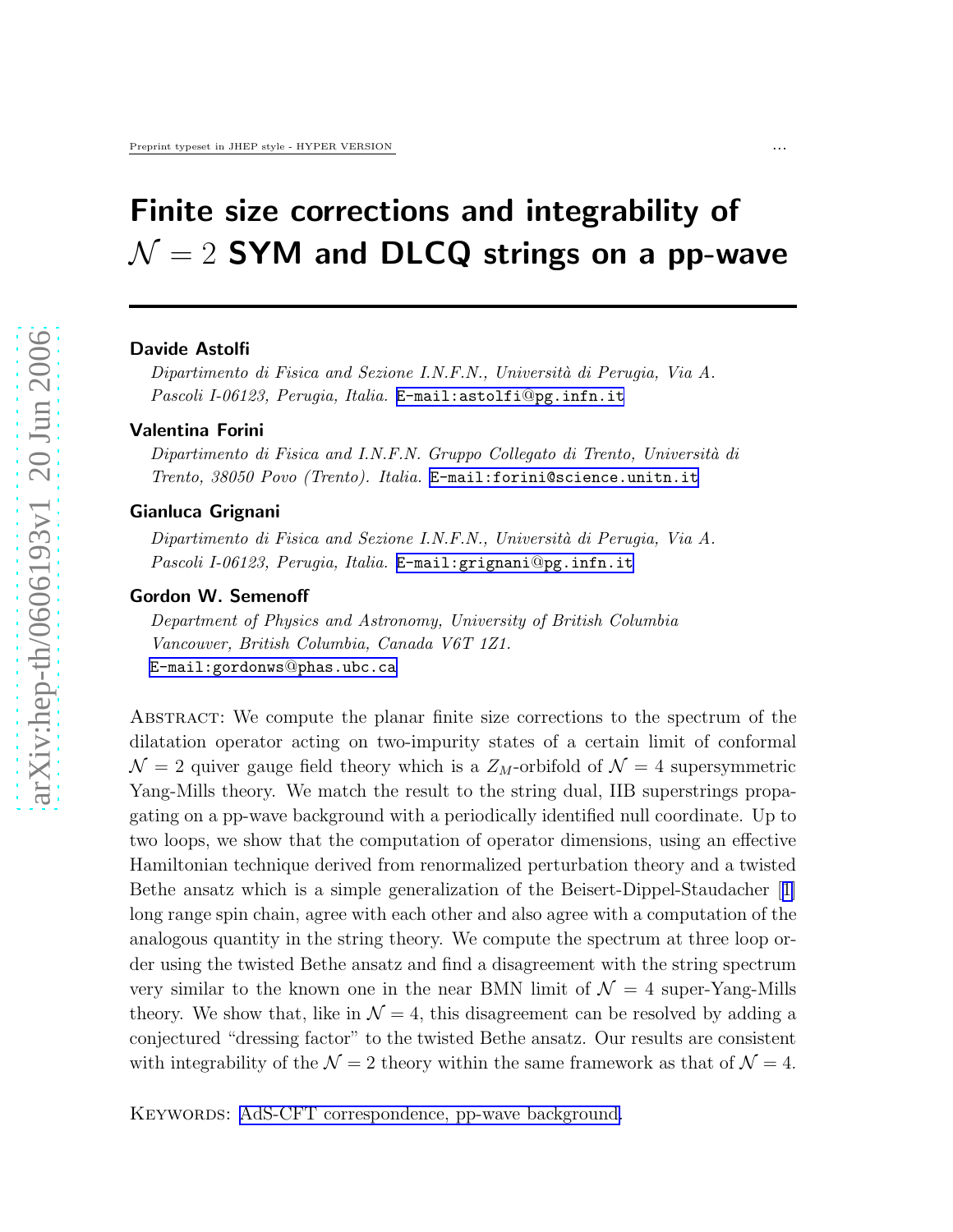## Contents

|    | 1. Introduction                                                  |                                                                   | $\mathbf{1}$   |
|----|------------------------------------------------------------------|-------------------------------------------------------------------|----------------|
|    | 1.1                                                              | Beisert-Dippel-Staudacher ansatz for $\mathcal{N}=4$              | 3              |
|    | 1.2                                                              | $\mathcal{N}=2$ quiver gauge theory as orbifolded $\mathcal{N}=4$ | $\overline{4}$ |
|    |                                                                  | 1.2.1 The dilatation operator                                     | $\overline{7}$ |
|    | 1.3                                                              | Twisted Bethe ansatz for the orbifold                             | 10             |
|    | 1.4                                                              | Coordinate Bethe ansatz                                           | 11             |
|    |                                                                  | 1.5 Outline                                                       | 13             |
|    | 2. Finite size corrections at one loop                           |                                                                   | 13             |
|    | 3. Two loops                                                     |                                                                   | 14             |
|    | 4. Two loops revisited: the perturbative asymptotic Bethe ansatz |                                                                   | 15             |
|    | 5. Three loops                                                   |                                                                   | 17             |
|    | 6. On the string side of the duality                             |                                                                   | 18             |
|    | 7. The S-matrix dressing factor                                  |                                                                   | 21             |
| 8. |                                                                  | Summary                                                           | 23             |
|    |                                                                  |                                                                   |                |

## 1. Introduction

The idea that the planar limit of  $\mathcal{N} = 4$  supersymmetric Yang-Mills theory and its string theory dual, the IIB superstrings propagating on the  $AdS_5 \times S^5$  background, couldboth be exactly integrable has attracted a good deal of attention  $[1, 2, 3, 4, 5, 6]$ [7](#page-25-0), [8](#page-25-0), [9](#page-25-0), [10](#page-26-0), [11](#page-26-0), [12](#page-26-0), [13](#page-26-0), [14, 15, 16, 17, 18\]](#page-26-0). Both ideas have seen significant development and there is now some hope of an exact solution of one or both theories. This could give a remarkably detailed check of the AdS/CFT correspondence[[19, 20](#page-26-0), [21\]](#page-26-0) at the level of matching planar Yang-Mills theory to non-interacting strings.

In particular, the gauge theory results have progressed to the point where integrability has been checked explicitly up to three loop order [\[7](#page-25-0)] and there are now proposals for integrable systems in various sectors of the theory which would be equivalent to planar Yang-Mills theory to all orders in its loop expansion[[7, 1,](#page-25-0) [22](#page-26-0), [23](#page-26-0)].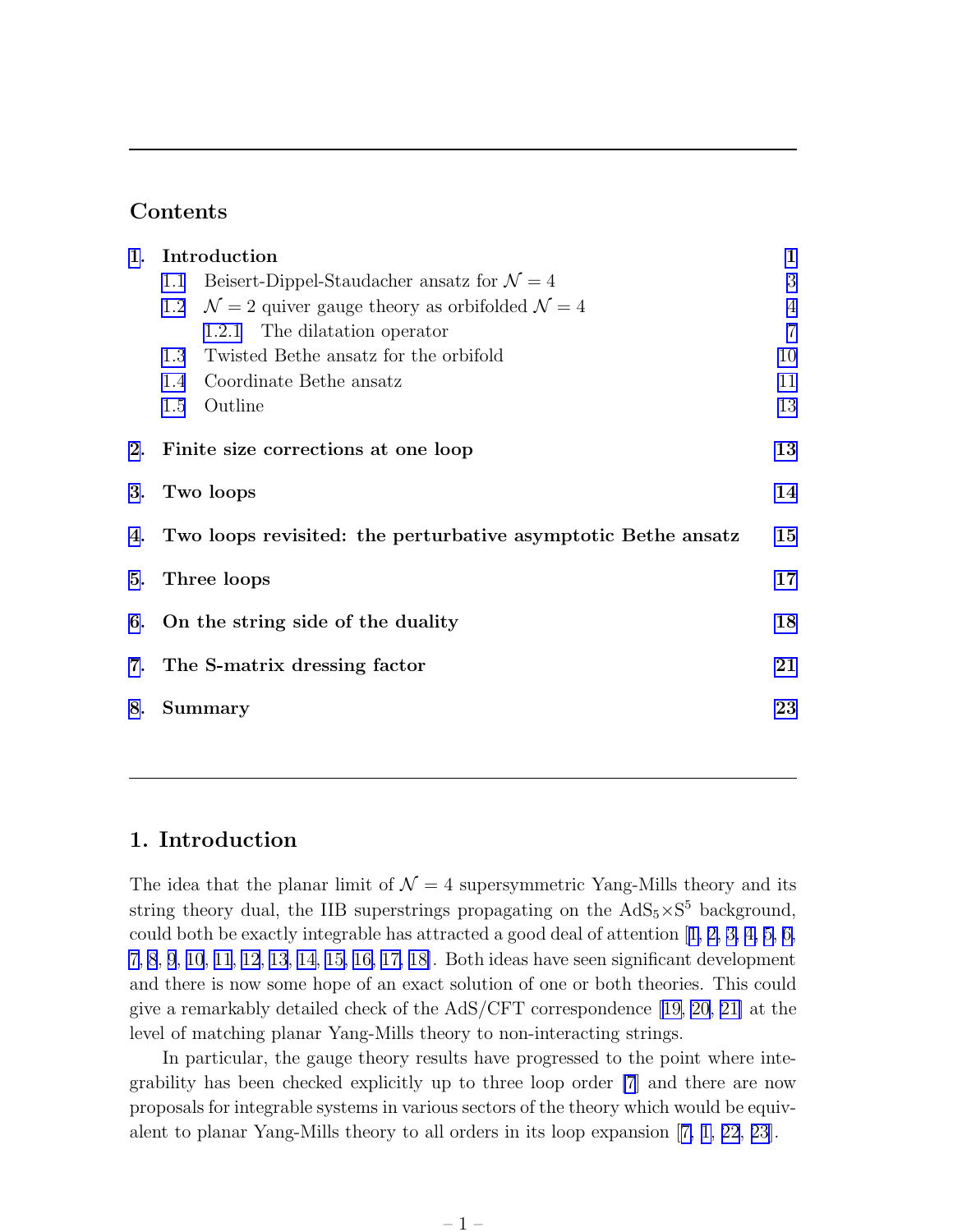If string theory on  $AdS_5 \times S^5$  is integrable, the theory on simple orbifolds of that space would also be expected to be integrable. In the Yang-Mills dual, orbifolding reduces the amount of supersymmetry and this gives some hope of finding integrability in theories with less supersymmetry[[24, 25](#page-26-0), [26, 27\]](#page-27-0). In this Paper, we shall consider the issue of integrability of an  $\mathcal{N}=2$  supersymmetric  $SU(N)^M$  quiver gaugetheory [[28\]](#page-27-0) which can be obtained as a particular  $Z_M$ -orbifold of  $\mathcal{N} = 4$  [[29](#page-27-0)]. This system is also conjectured to be integrable using a twisted version of the Bethe ansatz [\[30\]](#page-27-0). Its string theory dual is IIB superstrings on the space  $AdS_5 \times S^5/Z_M$ .

Thus far, explicit solutions of string theory on these backgrounds are not known. Quantitative results are limited to the supergravity limit, or to some large quantum number limits [\[31](#page-27-0), [32, 33, 27](#page-27-0)]. For example, a Penrose limit of  $AdS_5 \times S^5/Z_M$ , together with a large order limit of the orbifold group,  $M \to \infty$  can be taken in such a way that it obtains a plane-wave [\[34\]](#page-27-0) with a periodically identified null coordinate. The IIB superstring can be solved explicitly in this background. Mukhi, Rangamani and Verlinde (MRV) [\[29\]](#page-27-0) observed that it is possible to find the Yang-Mills dual of this theory by taking an analog of the BMN limit [\[35, 36](#page-27-0), [37](#page-27-0)] of the  $\mathcal{N}=2$  quiver gauge theory. It is a double-scaling limit where  $M \to \infty$  and  $N \to \infty$  with the "effective string coupling",  $g_2 = \frac{M}{N}$  $\frac{M}{N}$ , and light-cone radius<sup>1</sup>

$$
R_{-} = \frac{1}{2}\alpha' \sqrt{g_{YM}^2 \frac{N}{M}} \equiv \frac{1}{2}\alpha' \sqrt{\lambda'}
$$
\n(1.1)

held finite.

.

In that limit, they found a beautiful matching of the discrete light-cone quantized (DLCQ) free string spectrum and planar conformal dimensions of the appropriate Yang-Mills operators. Subsequently, some of the simplifying aspects of DLCQ have been exploited to examine string loop corrections in this model [\[27\]](#page-27-0).

Our aim in this Paper is to present a computation of the leading finite size correction to the MRV limit. We will concentrate on planar Yang-Mills theory and non-interacting strings. In the course of our work, we will give an explicit demonstration that the twisted integrability ansatz for the  $\mathcal{N} = 2$  gauge theory indeed matches the diagrammatic computation of operator dimensions to two loop order.

We will compute the  $1/M$  corrections to the spectrum of two-impurity operators to three loop order,  $\lambda'^3$ , in both the gauge theory and the DLCQ string theory. We shall find perfect agreement to two loop order and a disagreement at three-loop order.

A three-loop order disagreement is already well-known to occur in the  $\mathcal{N} = 4$ theory [\[5](#page-25-0), [7](#page-25-0), [1](#page-25-0)]. We can check that, in the appropriate limit, our result matches the one for  $\mathcal{N}=4$ .

<sup>1</sup>This is similar to the usual definition of  $\lambda'$  in the BMN limit of  $\mathcal{N}=4$  super-Yang-Mills theory,

$$
\frac{1}{(\alpha'p^+)^2} = \frac{g_{YM}^2 NM}{(kM)^2} \equiv \frac{\lambda'}{k^2} \text{ or } 2p^+ = \frac{k}{R_-}
$$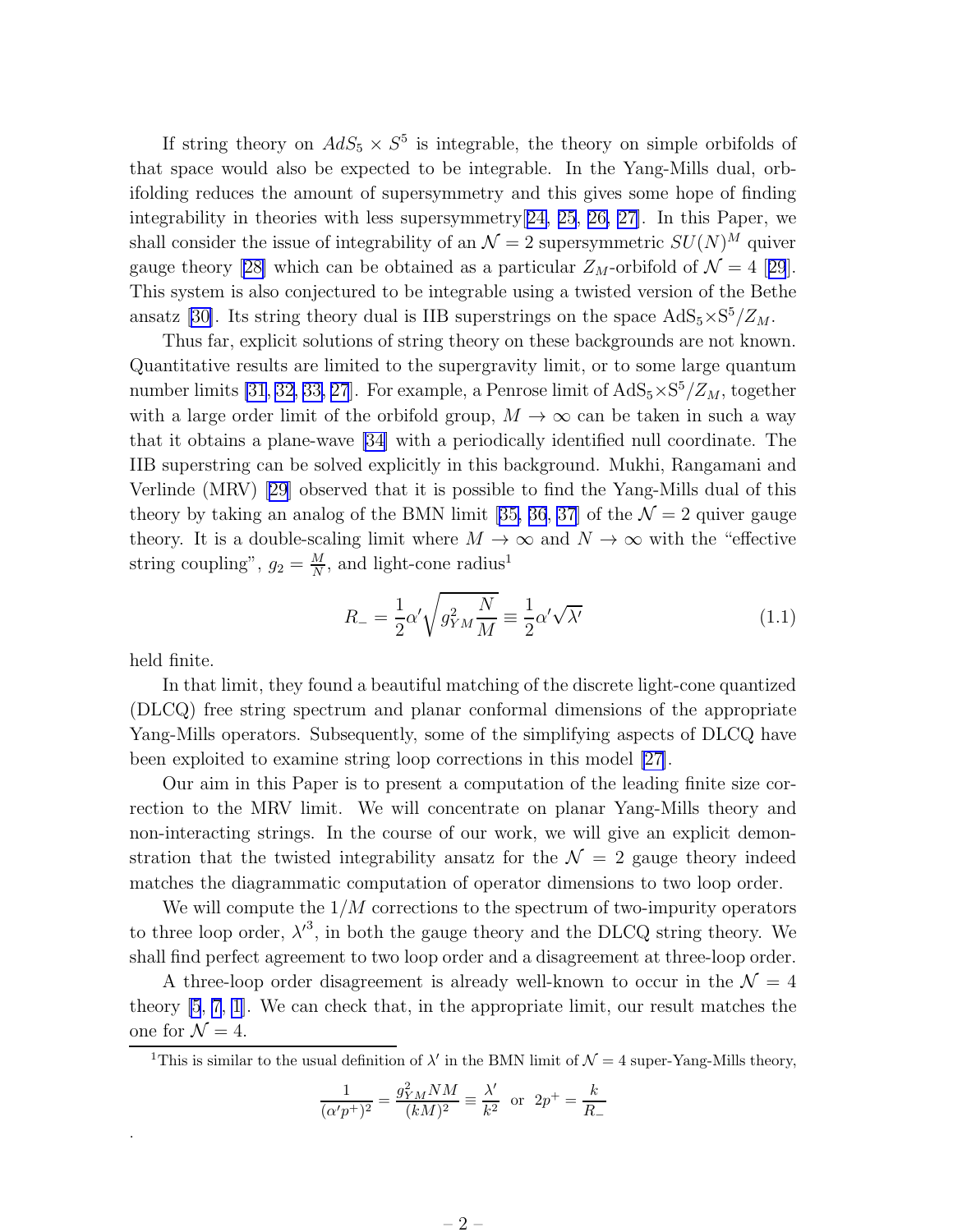<span id="page-4-0"></span>We have tested the statement in Ref. [\[30\]](#page-27-0) that the orbifolding of  $\mathcal{N}=4$  gauge theory results in the modification of the Bethe ansatz by a simple twist. Our conclusion is that it works at least to two-loop order, and we have strong evidence that it also works at three-loop order. <sup>2</sup>

In addition, we construct the dressing factor [\[10\]](#page-26-0) that must be taken into account to find the factorized S-matrix [\[12\]](#page-26-0) when the twisted Bethe ansatz is applied to the string sigma model on the orbifolded background in the near-MRV limit.

#### 1.1 Beisert-Dippel-Staudacher ansatz for  $\mathcal{N}=4$

In its most advanced form, the result of integrability of  $\mathcal{N} = 4$  super-Yang-Mills theory is a rather simple proposal for computing dimensions of operators. The typical operators are composites of the scalar fields  $\Phi^{i}(x), i = 1, ..., 6$ . For simplicity, we shall concentrate on the  $\mathfrak{su}(2)$  bosonic sector. In that sector, one restricts attention to four of the scalars in the complex combinations  $Z = \Phi^1 + i\Phi^2$  and  $\Phi = \Phi^3 + i\Phi^4$ and the composite operators

#### Tr  $(\Phi ZZZ\Phi\Phi ZZZZ...)$

At the tree level, since scalar fields have dimension one, the dimension of this operator is given by the number of scalars that it contains (we will usually call this  $L$ ). This spectrum is degenerate, in that it is the same for whatever scalar fields are used to make the composite operator. The problem at hand is to evaluate quantum corrections to the classical dimensions. These corrections should resolve the degeneracy. They are obtained by finding linear combinations of the composite operators which diagonalize the action of the dilatation operator. The analogy of this problem with diagonalizing the Hamiltonian of a spin chain, and the fact that, in the leading order of perturbation theory, it is identical to the integrable Heisenberg spin chain was observed by Minahan and Zarembo [\[2\]](#page-25-0).

There is a recent proposal which, upon assuming that planar Yang-Mills theory is integrable, gives an elegant presentation of the problem of computing operator dimensions to all orders in the coupling constant [\[1\]](#page-25-0). We emphasize at this point, that we shall only use this proposal up to three loop order, where its equivalence to renormalized Yang-Mills perturbation theory has been firmly established. In fact, we shall mainly be interested in a twisted generalization of it, which is conjectured to describe a  $Z_M$ -orbifold of  $\mathcal{N}=4$  super-Yang-Mills theory.

In the proposal, the problem for computing eigenvalues of the dilatation operator is summarized in three equations. First, it makes use of the Bethe equation for  $\mathcal M$ 

<sup>&</sup>lt;sup>2</sup>An explicit computation of string energies on orbifolds using twisted Bethe equation was first considered by Ideguchi [\[38](#page-27-0)]. He computed the spectrum of infinite length operators of  $\mathcal{N} = 0, 1, 2$ planar orbifold field theories to one loop order and showed that they matched the semi-classical spectra of circular string solutions of the strings in  $AdS_5 \times S^5/Z_M$ .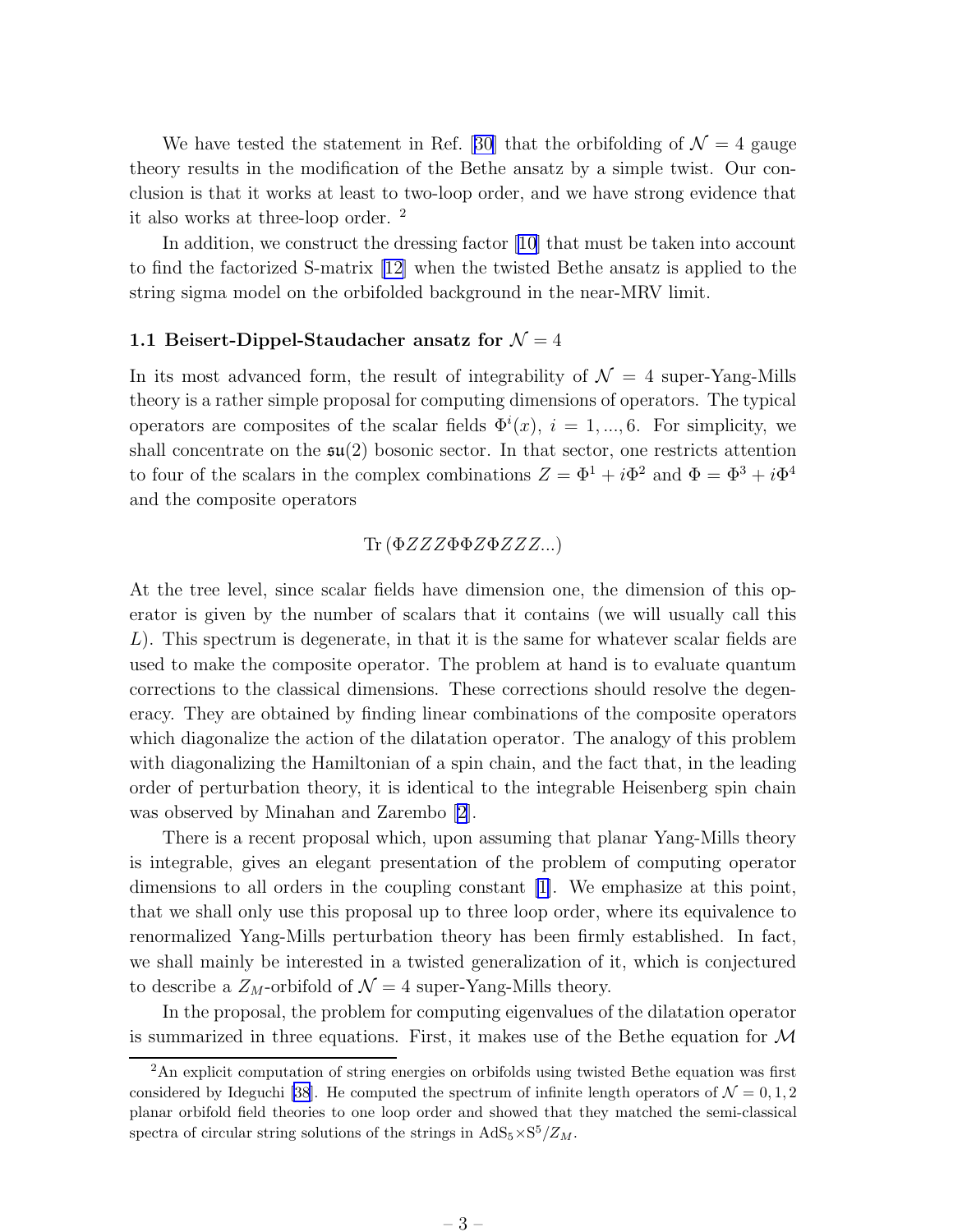<span id="page-5-0"></span>magnons on a chain of length L:

$$
e^{ip_j L} = \prod_{l=1}^{M} \frac{\varphi_j - \varphi_l + i}{\varphi_j - \varphi_l - i} = \prod_{l=1}^{M} S(p_j, p_l) \quad l = 1, ..., \mathcal{M}
$$
 (1.2)

where  $p_i$  are the magnon momenta and  $\varphi_i$  are the corresponding rapidities. The factorization to 2-body S-matrices  $S(p_i, p_j)$  is also shown. The momenta in (1.2) are constrained by the "level-matching condition"

$$
\sum_{i=1}^{M} p_i = 0 \mod 2\pi
$$
\n(1.3)

which results from the periodicity of the spin chain. Then, there is the BDS "allloop ansatz"[[1\]](#page-25-0), which are the remaining two equations. One relates momenta and rapidities, which depends on the 't hooft coupling  $\lambda$ ,

$$
\varphi(p_j) = \frac{1}{2}\cot\frac{p_j}{2}\sqrt{1 + \frac{\lambda}{\pi^2}\sin^2\frac{p_j}{2}}.
$$
\n(1.4)

The other gives the spectrum of dimensions as a function of the momenta,

$$
\Delta = L - \mathcal{M} + \sum_{j=1}^{\mathcal{M}} \sqrt{1 + \frac{\lambda}{\pi^2} \sin^2 \frac{p_j}{2}} \tag{1.5}
$$

The program of computing operator dimensions is implemented as follows. Eqs. (1.2) and (1.4) should first be solved to find  $p_i$ . The solutions must depend on  $\lambda$  and can in principle be found at least order-by-order in an expansion in  $\lambda$ . Then, the solutions must be inserted into Eq. (1.5) to find the operator dimensions. The statement is that this procedure should yield the dimensions of this class of operators in  $\mathcal{N}=4$ super-Yang-Mills theory. Explicit computations and comparison with diagrammatic perturbation theory have shown that this procedure agrees with renormalized Yang-Mills perturbation theory to at least third order, and is conjectured to do so for higher orders. There is a number of quite non-trivial checks of this fact which are outlined in Ref. [\[1](#page-25-0)].

## 1.2  $\mathcal{N} = 2$  quiver gauge theory as orbifolded  $\mathcal{N} = 4$

Before we go on to discuss integrability of the  $\mathcal{N} = 2$  theory, we pause to review some facts about the structure of the theory and the procedure for computing operator dimensions there.

The  $\mathcal{N}=2$  quiver gauge theory with gauge group  $SU(N)^M$  is obtained from  $\mathcal{N} = 4$  with gauge group  $SU(MN)$  by a well-known projection. Details of this construction can be found in the literature[[28,](#page-27-0) [24](#page-26-0), [39](#page-27-0)]. The conventions and notation that we use are those of Refs. [\[29\]](#page-27-0),[[27](#page-27-0)] and details can be found there.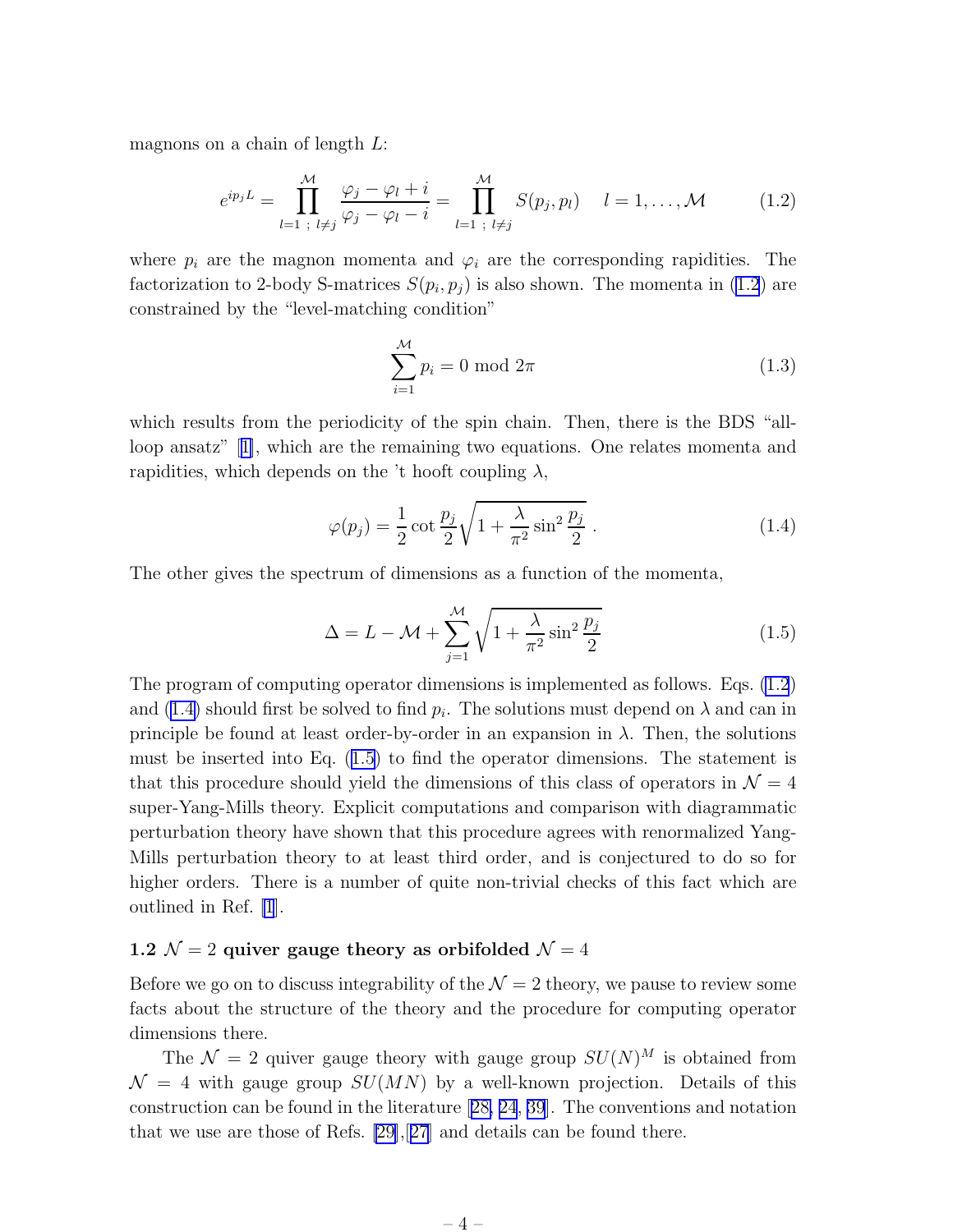<span id="page-6-0"></span>The procedure for obtaining the quiver gauge theory from  $\mathcal{N} = 4$  begins by embedding the orbifold group  $Z_M$ , which is a subgroup of the R-symmetry group, into the gauge group. We will assume that  $Z_M$  is in the  $\mathfrak{su}(2)$  subgroup of the  $\mathfrak{su}(4)$ R-symmetry so that orbifolding preserves  $\mathcal{N} = 2$  supersymmetry. If  $\gamma$  is an element of  $Z_M$ ,  $R(\gamma)$  is the corresponding element of the R-symmetry group and  $U(\gamma)$  is a  $U(MN) \times U(MN)$  matrix containing N copies of the regular representation of  $Z_M$ , we consider that subset of the  $\mathcal{N} = 4$  fields which obey the constraint

$$
X = U(\gamma) [R(\gamma) \circ X] U^{\dagger}(\gamma)
$$
\n(1.6)

This is accomplished by setting to zero all of those components which do not obey this condition. In the present case, choosing  $U(\gamma)$  having the  $N \times N$  blocks

$$
U(\gamma) = \begin{pmatrix} \bar{1} & 0 & 0 & 0 & \dots \\ 0 & \omega & 0 & 0 & \dots \\ 0 & 0 & \omega^2 & 0 & \dots \\ \vdots & \vdots & \vdots & \ddots & \vdots \\ 0 & 0 & 0 & \dots & \omega^{M-1} \end{pmatrix}
$$

where  $\omega = e^{\frac{2\pi i}{M}}$  and the action

$$
R(\gamma)Z = \omega Z \quad , \quad R(\gamma)\Phi = \Phi
$$

we see that the surviving components of the two scalar fields which are of interest to us are  $N \times N$  matrices which are embedded in  $MN \times MN = 4$  variables as follows

$$
Z = \begin{pmatrix} 0 & 0 & 0 & \dots & A_M \\ A_1 & 0 & 0 & 0 & \dots \\ 0 & A_2 & 0 & 0 & \dots \\ 0 & 0 & A_3 & 0 & \dots \\ \vdots & \vdots & \vdots & \vdots & \vdots \\ 0 & 0 & 0 & 0 & \dots \end{pmatrix} , \quad \bar{Z} = \begin{pmatrix} 0 & \bar{A}_1 & 0 & 0 & \dots \\ 0 & 0 & \bar{A}_2 & 0 & \dots \\ 0 & 0 & 0 & \bar{A}_3 & \dots \\ \vdots & \vdots & \vdots & \vdots & \vdots \\ \bar{A}_M & 0 & 0 & 0 & \dots \\ 0 & 0 & 0 & \dots \end{pmatrix} (1.7)
$$
  

$$
\Phi = \begin{pmatrix} \Phi_1 & 0 & 0 & 0 & \dots \\ 0 & \Phi_2 & 0 & 0 & \dots \\ 0 & 0 & \Phi_3 & 0 & \dots \\ \vdots & \vdots & \vdots & \vdots & \vdots \\ 0 & 0 & 0 & \bar{\Phi}_3 & 0 & \dots \\ 0 & 0 & 0 & \dots & \bar{\Phi}_M \end{pmatrix} (1.8)
$$

It is convenient to think of the blocks as being labelled periodically,  $A_{M+1} = A_1$ , etc. The gauge group is  $[SU(N)]^M$  with elements labelled by  $U_I$ ,  $I = 1, ..., M$  and each field transforms as

$$
A_I \to U_I A_I U_{I+1}^{\dagger} \quad , \quad \bar{A}_I \to U_{I+1} A_I U_I^{\dagger} \tag{1.9}
$$

$$
\Phi_I \to U_I \Phi_I U_I^{\dagger} \quad , \quad \bar{\Phi}_I \to U_I \bar{\Phi}_I U_I^{\dagger} \tag{1.10}
$$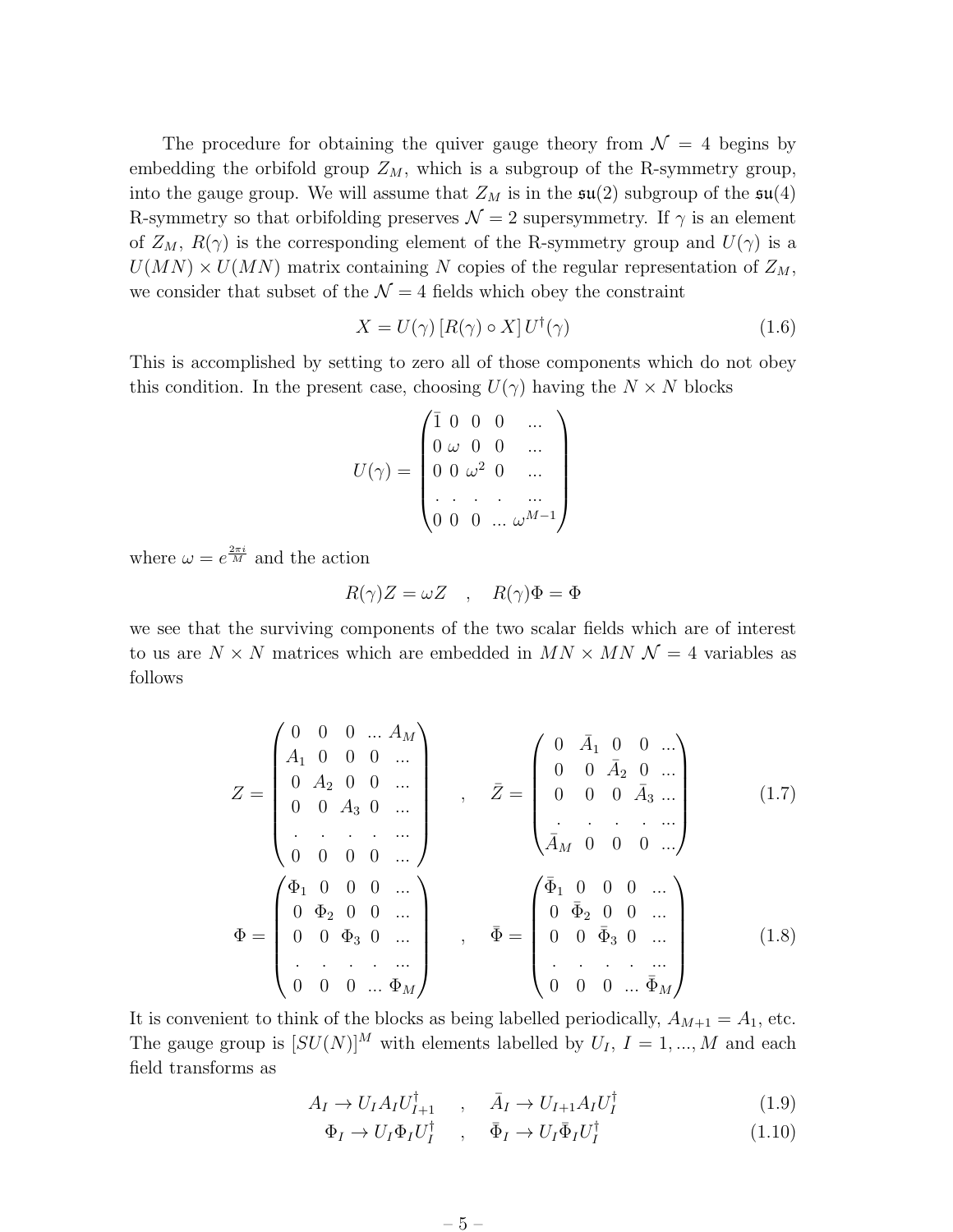<span id="page-7-0"></span>States of the  $\mathfrak{su}(2)$  sector of  $\mathcal{N}=4$  super-Yang-Mills were words made from Z and Φ,

$$
\text{Tr}(ZZ\Phi Z\Phi ZZZZ\Phi ZZZ...)
$$

Sincethe remaining gauge transformations ([1.9\)](#page-6-0) and [\(1.10\)](#page-6-0) now commute with  $U(\gamma)$ , there are additional gauge invariant twisted operators

$$
\text{Tr}\left[U(\gamma)^{\ell} Z Z \Phi Z Z Z Z Z \Phi Z Z Z \ldots\right] \quad , \quad \ell = 0, 1, \ldots, M - 1 \tag{1.11}
$$

Theseare translated into words with  $(A_I, \Phi_I)$  by substituting ([1.7\)](#page-6-0) and ([1.8](#page-6-0)). For example,

$$
\text{Tr}Z^{J} \rightarrow M \text{Tr} \left[ (A_1 A_2 ... A_M)^k \right] \tag{1.12}
$$

Here, the trace would vanish unless the total number of fields is given by  $J = kM$ with k an integer. In the string theory dual, which is DLCQ strings, the integer  $k$ is the number of units of light-cone momentum and the operator (1.12) corresponds to the vacuum state of the string sigma model in the sector with discrete light-cone momentum  $2p^+ = k/R_-.$ 

States with impurities are made by inserting  $\Phi_I$  into the trace. Because of the possible twists of the trace, there are more possible states with these insertions than occurred in the parent  $\mathcal{N} = 4$  theory. For example, in  $\mathcal{N} = 4$ , the cyclic property of the trace implies that there is only one possible one-impurity state,

 $\hbox{Tr}\Phi Z^J$ 

In the analogous operator of the  $\mathcal{N} = 2$  theory, there are M inequivalent one-impurity states

$$
\text{Tr}\left[A_{1}...A_{I-1}\Phi_{I}A_{I}...A_{M}(A_{1}...A_{M})^{k-1}\right] \quad , \quad I=1,...,M \tag{1.13}
$$

In the string dual, the extra degrees of freedom that result from this richer structure turns out to be related to the wrapping number of the string world sheet on the compact null direction. A naive Fourier transform of the 1-impurity state, assuming that the are  $kM$  positions that the impurity could take up is

$$
\sum_{I=1}^{kM} e^{i\frac{2\pi}{kM}nI} \text{Tr} \left[ A_1 ... A_{I-1} \Phi_I A_I ... A_M (A_1 ... A_M)^{k-1} \right] , \quad n = 0, 1, ..., kM - 1
$$

The degree of freedom in the dual string theory corresponding to the wave-number  $n$  in this Fourier transform is the world-sheet momentum. However, cyclicity of the trace implies that  $n = k \cdot \ell$  where  $\ell$  is an integer. This is the level-matching condition and the integer  $\ell$  is dual to the wrapping number of the string around the periodic null direction. Once we realize that  $n = k \cdot \ell$ , we would recover the twisted expression  $(1.13)$ , and identify the string wrapping number  $\ell$  with the twist in  $(1.13)$ .

If the orbifold symmetry group is not spontaneously broken,  $\ell$  is a good quantum number of the states of the theory and operators with different values of  $\ell$  do not mix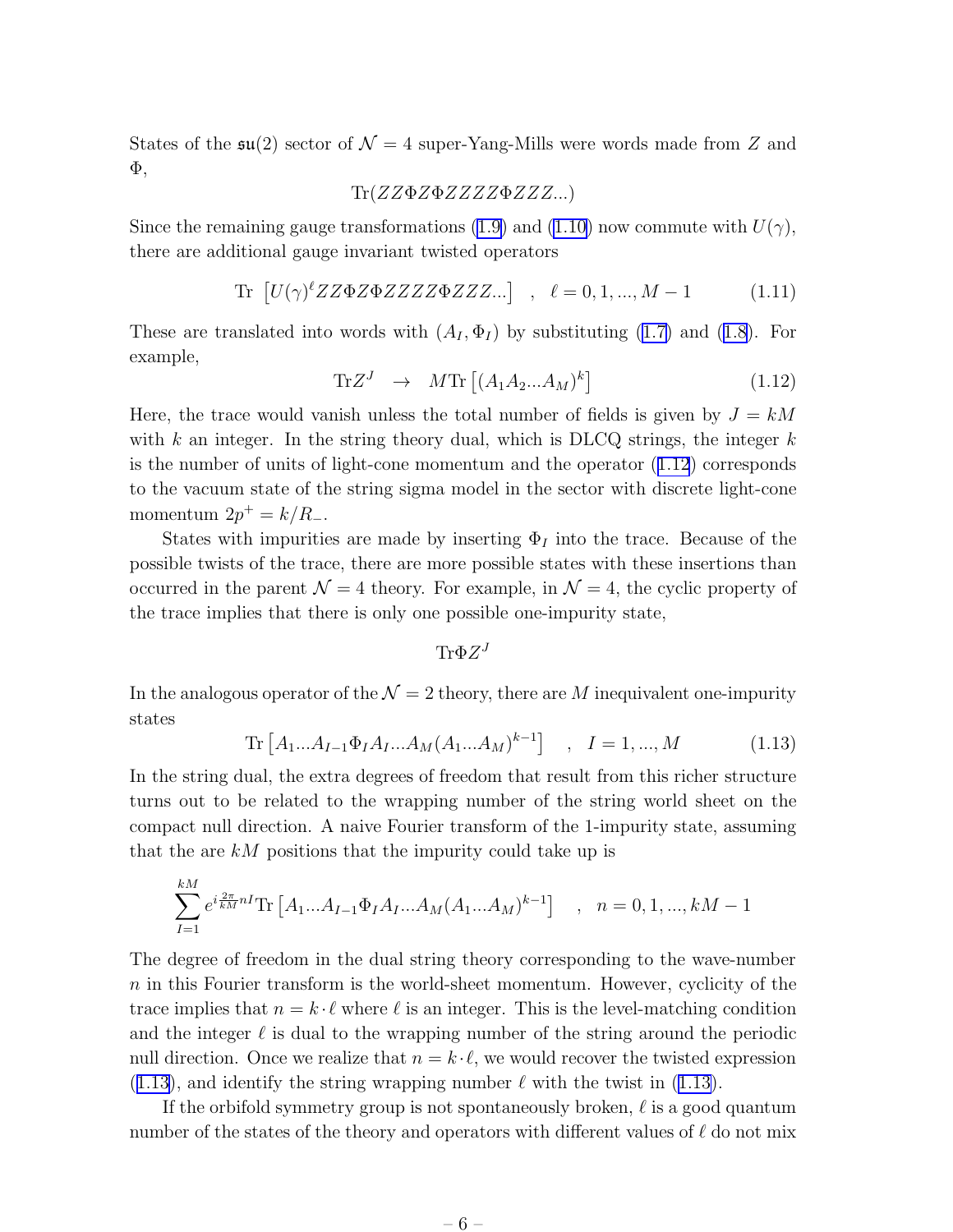<span id="page-8-0"></span>witheach other. In addition it is known that [[39](#page-27-0)], in the planar limit, the correlation functions of un-twisted operators of the  $\mathcal{N}=2$  theory are identical to those of their parent operators in  $\mathcal{N} = 4$  super-Yang-Mills theory once one makes the replacement  $\lambda \to \lambda/M$ . This means that, for the untwisted operators, with  $\ell = 0$  in Eq. [\(1.11](#page-7-0)), the dimension should be identical to that in  $\mathcal{N} = 4$  super-Yang-Mills theory. This will give a consistency check for some of our computations in the following.

For the most part, in this Paper we will be interested in two-impurity operators of the form

$$
\mathcal{O}_{IJ} = \text{Tr}\left(A_1...A_{I-1}\Phi_I A_I...A_M(A_1....A_M)^p A_1...A_{J-1}\Phi_J A_J...A_M(A_1....A_M)^{k-p-2}\right)
$$
\n(1.14)

where we take I and J as running from 1 to  $kM$ . Distinct operators are enumerated by taking  $I \leq J$ . The number of scalar fields in this operator is  $kM + 2$ . The cyclic property of the trace implies the conditions

$$
\mathcal{O}_{I,kM+1} = O_{1I} \tag{1.15}
$$

and

$$
\mathcal{O}_{I+M,J+M} = \mathcal{O}_{I,J} \tag{1.16}
$$

which will be important to us.

#### 1.2.1 The dilatation operator

Justas in  $\mathcal{N} = 4$  supersymmetric Yang-Mills theory [[40](#page-27-0), [3\]](#page-25-0), the computation of dimensions of the operators of interest to us can be elegantly summarized by the action of an effective Hamiltonian. This technique was invented in Ref. [[40\]](#page-27-0). The  $\mathcal{N} = 4$  dilatation operator is known explicitly in terms of its action on fields up to two loop order, and implicitly to three loop order[[3](#page-25-0), [41](#page-28-0), [42\]](#page-28-0). That part which is known explicitly can be projected, using the orbifold projection, to obtain a dilatation operator for the  $\mathcal{N} = 2$  theory. Here, we shall be interested in computing dimensions of operators in the scalar  $\mathfrak{su}(2)$  sector, so we only retain the parts of the operator which will contribute there. They can be obtained by simply substituting the matrices in Eqs. [\(1.7](#page-6-0)) and [\(1.8](#page-6-0)) into the analogous terms of the  $\mathcal{N}=4$  operator. The result is

$$
D = D_{tree} + D_{1 \; loop} + D_{2 \; loops} \tag{1.17}
$$

where

$$
D_{tree} = \sum_{L=1}^{M} \text{Tr} \left( A_L \bar{A}_L + \Phi_L \bar{\Phi}_L \right) \tag{1.18}
$$

$$
D_{1\ loop} = -\frac{g_{YM}^2 M}{8\pi^2} \sum_{L=1}^{M} \text{Tr}(A_L \Phi_{L+1} \bar{A}_L \bar{\Phi}_L - A_L \Phi_{L+1} \bar{\Phi}_{L+1} \bar{A}_L - \Phi_L A_L \bar{A}_L \bar{\Phi}_L + \Phi_L A_L \bar{\Phi}_{L+1} \bar{A}_L)
$$
\n(1.19)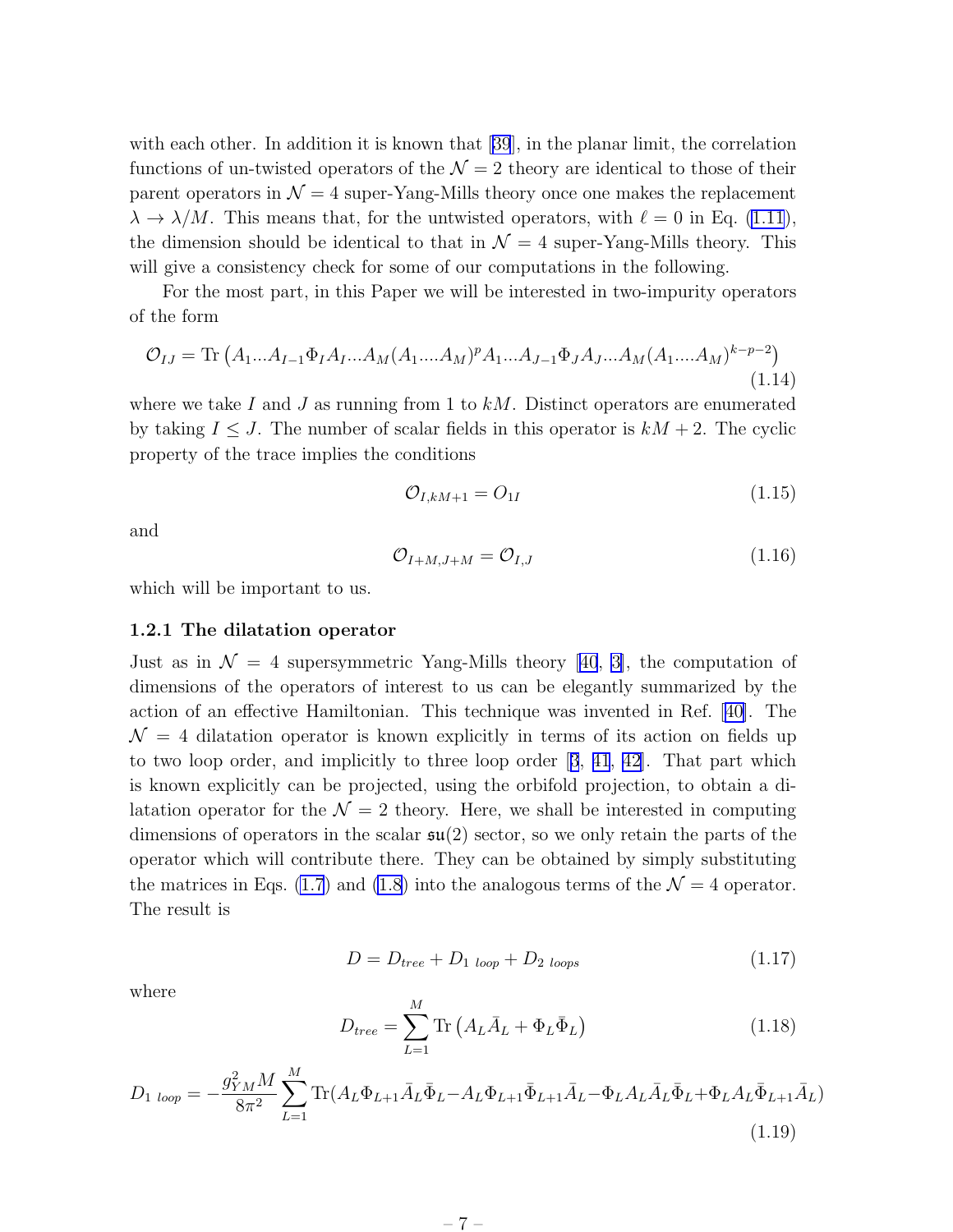<span id="page-9-0"></span>
$$
D_{2\; loops} = \frac{g_{YM}^{4}NM^{2}}{64\pi^{4}} \sum_{L=1}^{M} \text{Tr}(A_{L}\Phi_{L+1}\bar{A}_{L}\bar{\Phi}_{L}-A_{L}\Phi_{L+1}\bar{\Phi}_{L+1}\bar{A}_{L}-\Phi_{L}A_{L}\bar{A}_{L}\bar{\Phi}_{L}+\Phi_{L}A_{L}\bar{\Phi}_{L+1}\bar{A}_{L})
$$
\n
$$
+ \frac{g_{YM}^{4}M^{2}}{128\pi^{4}} \sum_{L=1}^{M} \text{Tr}(\Phi_{L}A_{L}\bar{A}_{L}A_{L}\bar{\Phi}_{L+1}\bar{A}_{L}-A_{L}\Phi_{L+1}\bar{A}_{L}A_{L}\bar{\Phi}_{L+1}\bar{A}_{L}+A_{L}\Phi_{L+1}A_{L+1}\bar{\Phi}_{L+2}\bar{A}_{L+1}\bar{A}_{L})
$$
\n
$$
- \Phi_{L}A_{L}A_{L+1}\bar{\Phi}_{L+2}\bar{A}_{L+1}\bar{A}_{L}+A_{L}\Phi_{L+1}\bar{A}_{L}\bar{\Phi}_{L}\bar{A}_{L-1}A_{L-1}-\Phi_{L}A_{L}\bar{A}_{L}\bar{\Phi}_{L}\bar{A}_{L-1}A_{L-1}
$$
\n
$$
+ \Phi_{L}A_{L}\bar{\Phi}_{L+1}\bar{A}_{L}A_{L}\bar{A}_{L}-A_{L}\Phi_{L+1}\bar{A}_{L}A_{L}\bar{A}_{L}-A_{L}\Phi_{L+1}\bar{A}_{L}A_{L}\bar{A}_{L}\bar{\Phi}_{L}-\Phi_{L}A_{L}\bar{A}_{L}\bar{A}_{L}\bar{\Phi}_{L}
$$
\n
$$
- \Phi_{L}A_{L}\bar{A}_{L}\bar{A}_{L}\bar{\Phi}_{L}+\Phi_{L}A_{L}A_{L+1}\bar{A}_{L+1}\bar{A}_{L+1}\bar{\Phi}_{L+1}\bar{A}_{L}-A_{L}\Phi_{L+1}\bar{A}_{L}A_{L}\bar{A}_{L}\bar{\Phi}_{L}-\Phi_{L}A_{L}\bar{A}_{L}\bar{A}_{L}\bar{\Phi}_{L}
$$
\n
$$
+ \Phi_{L}A_{L}\bar{A}_{L}\bar{A}_{L}\bar{\Phi}_{L}-\Phi_{L}A_{L}\bar{A}_{L}\bar{\Phi}_{L-1}A_{L-1}-A_{L}\Phi_{L+1}\bar{A}_{
$$

The number of loops which contribute to each order is exhibited in the power of the Yang-Mills coupling constant  $g_{YM}^2$  which precedes each term. Later we will use either the parent  $\mathcal{N} = 4$  't hooft coupling,

$$
\lambda \equiv g_{YM}^2 N M
$$

which is important for the planar limit, or the modified 't hooft coupling

$$
\lambda' \equiv \frac{g_{YM}^2 N}{M} = \frac{\lambda}{M^2}
$$

which is held constant in the MRV limit. In the latter limit,  $N$  and  $M$  are both put to infinity so that  $\lambda'$  and the effective string coupling,

$$
g_2 \equiv \frac{M}{N}
$$

are held constant. The effective string coupling controls the appearance of non-planar diagrams and, to get the planar limit, which we will for the most part be interested in, it must also be put to zero. Inspection of the 1-loop and 2-loop dilatation operators shows that, in order for this MRV limit to make sense, their action should be suppressedby some powers of  $\frac{1}{M}$  further to those exhibited in Eqs. ([1.19\)](#page-8-0) and (1.20). We shall see that this is indeed the case.

Theaction of the operators in Eqs.  $(1.18)$  $(1.18)$ ,  $(1.19)$  and  $(1.20)$  on a composite of the form([1.14\)](#page-8-0) is implemented with the following procedure.

We note that each term in the dilatation operators contains a few  $\bar{A}_I$ 's and  $\bar{\Phi}_I$ 's. We take a term in D, and we Wick-contract the  $\bar{A}_I$ 's and  $\bar{\Phi}_I$ 's which appear in that termwith each occurrence of  $A_I$  and  $\Phi_I$  in the trace ([1.14\)](#page-8-0) according to the rules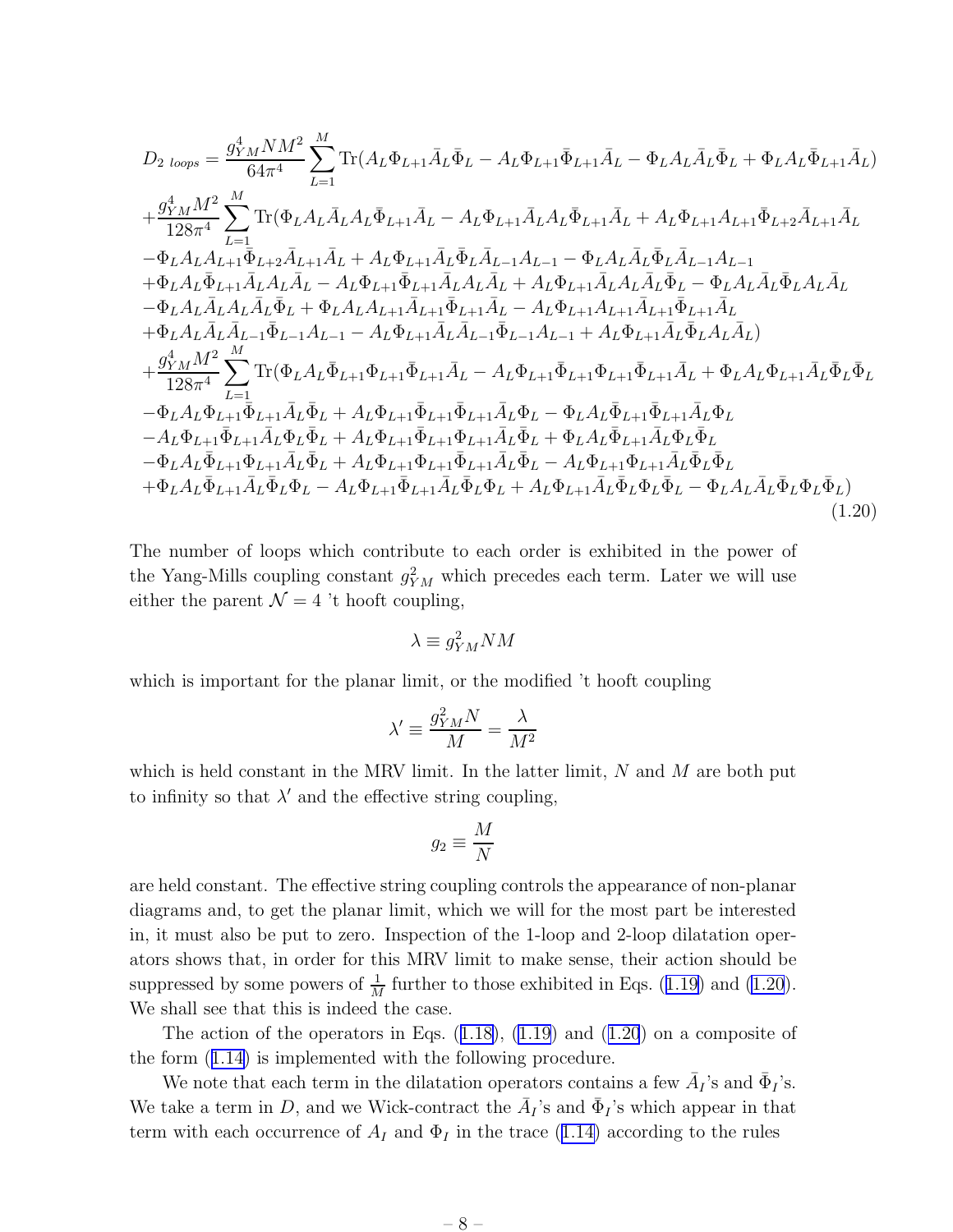$$
\langle \left[ \bar{A}_I \right]_{ab} \left[ A_J \right]_{cd} \rangle_0 = \delta_{IJ} \delta_{ad} \delta_{bc} , \quad \langle \left[ \bar{\Phi}_I \right]_{ab} \left[ \Phi_J \right]_{cd} \rangle_0 = \delta_{IJ} \delta_{ad} \delta_{bc}
$$

<span id="page-10-0"></span>Here we are treating the fields as if they are simply matrices in a Gaussian matrix model, ignoring their space-time dependence and simply substituting them with other fields according to the rules of performing the contractions. The space-time dependence, that of course must be taken into account in order to compute dimensions in renormalized perturbation theory, has already been taken care of in formulating the effective Hamiltonian.

In doing these contractions with the first term in([1.17\)](#page-8-0), the tree-level operator, we find the tree level contribution to the conformal dimension. The procedure merely counts the number of scalar fields, giving  $kM + 2$  in the case of [\(1.14](#page-8-0)).

When we Wick-contract with the 1-loop and 2-loop terms,  $(1.19)$  and  $(1.20)$  $(1.20)$ , once all possible contractions are done, we find a superposition of operators where the total number of fields in each operator is the same and the number of impurities in each operator is still two, but the positions of the impurities have been shifted.

All of the operators in the superposition have the same tree-level dimensions. It means that, at the outset, we could have began with linear combinations of them. We could then have chosen the coefficients in the linear combinations in such a way as to diagonalize the action of the dilatation operator. Upon doing this, we would find the eigenvalues, i.e. the dimensions, and the linear combinations that we find would be the scaling operators themselves.

Once the Wick contractions are explicitly performed, the action of the one loop dilatation operator on the operators [\(1.14\)](#page-8-0) is given by two equations, depending on whether the impurities lie next to each other or not

$$
D_{1 \text{ loop}} \circ O_{IJ} = \frac{\lambda' M^2}{8\pi^2} \left( -O_{I+1,J} - O_{I-1,J} + 4O_{IJ} - O_{I,J+1} - O_{I,J-1} \right), \quad I < J \tag{1.21}
$$
\n
$$
D_{1 \text{ loop}} \circ O_{II} = \frac{\lambda' M^2}{8\pi^2} \left( -O_{I-1,I} - O_{I,I+1} + 2O_{II} \right) \tag{1.22}
$$

At two loops, the action of the dilation operator results in three equations,

$$
D_{2\ loops} \circ O_{IJ} = \frac{\lambda'^2 M^4}{128\pi^4} \left( -Q_{I-2,J} - Q_{I+2,J} + 4Q_{I-1,J} + 4Q_{I+1,J} - Q_{I,J-2} - Q_{I,J+2} + 4Q_{I,J-1} + 4Q_{I,J+1} - 12Q_{IJ} \right) \tag{1.23}
$$

for  $J - I \geq 2$  and

$$
D_{2\ loops} \circ O_{II} = \frac{\lambda'^2 M^4}{128\pi^4} \left( -Q_{I-2,I} + 4Q_{I-1,I} - Q_{I-1,I-1} - Q_{I-1,I-1} - 4Q_{I,I} + 4Q_{I,I+1} - Q_{I+1,I+1} - Q_{I,I+2} \right)
$$
(1.24)

$$
D_{2\ loops} \circ O_{I,I+1} = \frac{\lambda'^2 M^4}{128\pi^4} \left( -\right) O_{I,I+3} + 4O_{I+1,I+1} + 4O_{I,I+2} - 14O_{I,I+1}
$$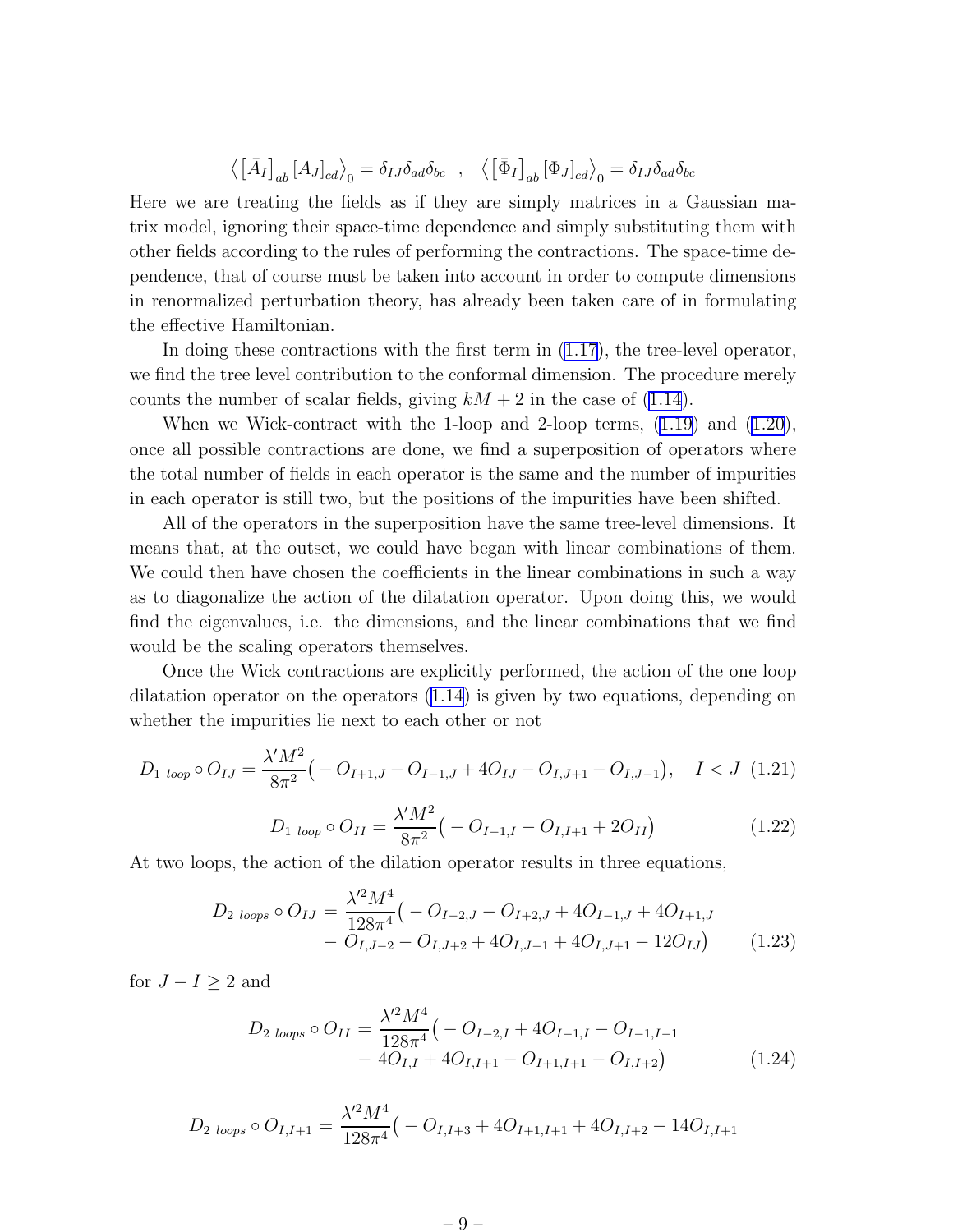$$
+ 4O_{I,I} + 4O_{I-1,I+1} - O_{I-2,I+1}
$$
\n
$$
(1.25)
$$

<span id="page-11-0"></span>where the second and the third formulae represent, respectively, the nearest  $(I =$ J) and the next-to-nearest  $(J = I + 1)$  neighbor cases. We see explicitly that the dilatation operator is acting like a lattice differential operator on the matrix chains. The result is an effective spin-chain Hamiltonian. The problem of finding the eigenvalues of this Hamiltonian is integrable and can be attacked using the twisted Bethe ansatz, which we summarize in the next subsection.

#### 1.3 Twisted Bethe ansatz for the orbifold

The conjecture [\[30](#page-27-0)] is that the spectrum of operator dimensions in the  $\mathfrak{su}(2)$  sector of the  $\mathcal{N} = 2$  quiver theory which is a  $Z_M$  orbifold of  $\mathcal{N} = 4$  is found by including a simple twist in the Bethe equation([1.2\)](#page-5-0). The other equations, [\(1.4](#page-5-0)) and([1.5\)](#page-5-0) are applied unchanged.

For example, for two magnons, the twisted Bethe equations are

$$
e^{ip_1(kM+2)} = \omega^{\ell} \frac{\varphi_1 - \varphi_2 + i}{\varphi_1 - \varphi_2 - i} , \quad e^{ip_2(kM+2)} = \omega^{\ell} \frac{\varphi_2 - \varphi_1 + i}{\varphi_2 - \varphi_1 - i} \tag{1.26}
$$

Here,as in ([1.2\)](#page-5-0),  $L = kM + 2$  is the length of the chain. The twist is the M'th root of unity factor  $\omega^{\ell}$  in front the right-hand-sides of (1.26).  $\omega = e^{\frac{2\pi}{M}i}$  and the integer  $\ell$  is the charge of the state under the U(1) symmetry which is used in the orbifold projection. In the dual string theory, it coincides with the wrapping number of the string world-sheet on the compact null direction. Because of (1.30), it is related to the total world-sheet momentum  $e^{i(p_1+p_2)} = \omega^{\ell}$ . As in the  $\mathcal{N} = 4$  theory, the momenta and rapidities are still related by

$$
\varphi_1 = \frac{1}{2} \cot \frac{p_1}{2} \sqrt{1 + \frac{\lambda}{\pi^2} \sin^2 \frac{p_1}{2}} \quad , \quad \varphi_2 = \frac{1}{2} \cot \frac{p_2}{2} \sqrt{1 + \frac{\lambda}{\pi^2} \sin^2 \frac{p_2}{2}} \quad . \tag{1.27}
$$

and the spectrum is

$$
\Delta = kM + \sqrt{1 + \frac{\lambda}{\pi^2} \sin^2 \frac{p_1}{2}} + \sqrt{1 + \frac{\lambda}{\pi^2} \sin^2 \frac{p_2}{2}}
$$
(1.28)

Multiplying the two equations in (1.26) gives the condition on the total momentum

$$
e^{i(p_1+p_2)kM} = 1 \rightarrow p_1 + p_2 = \frac{2\pi}{kM}s
$$
,  $s = \text{integer}$  (1.29)

The "level-matching condition"([1.3\)](#page-5-0) is replaced by

$$
\sum_{i=1}^{M} p_i = \frac{2\pi}{M} \cdot \ell \quad , \quad \ell = \text{ integer}
$$
 (1.30)

and it implies

$$
s = k \cdot \text{ integer} \tag{1.31}
$$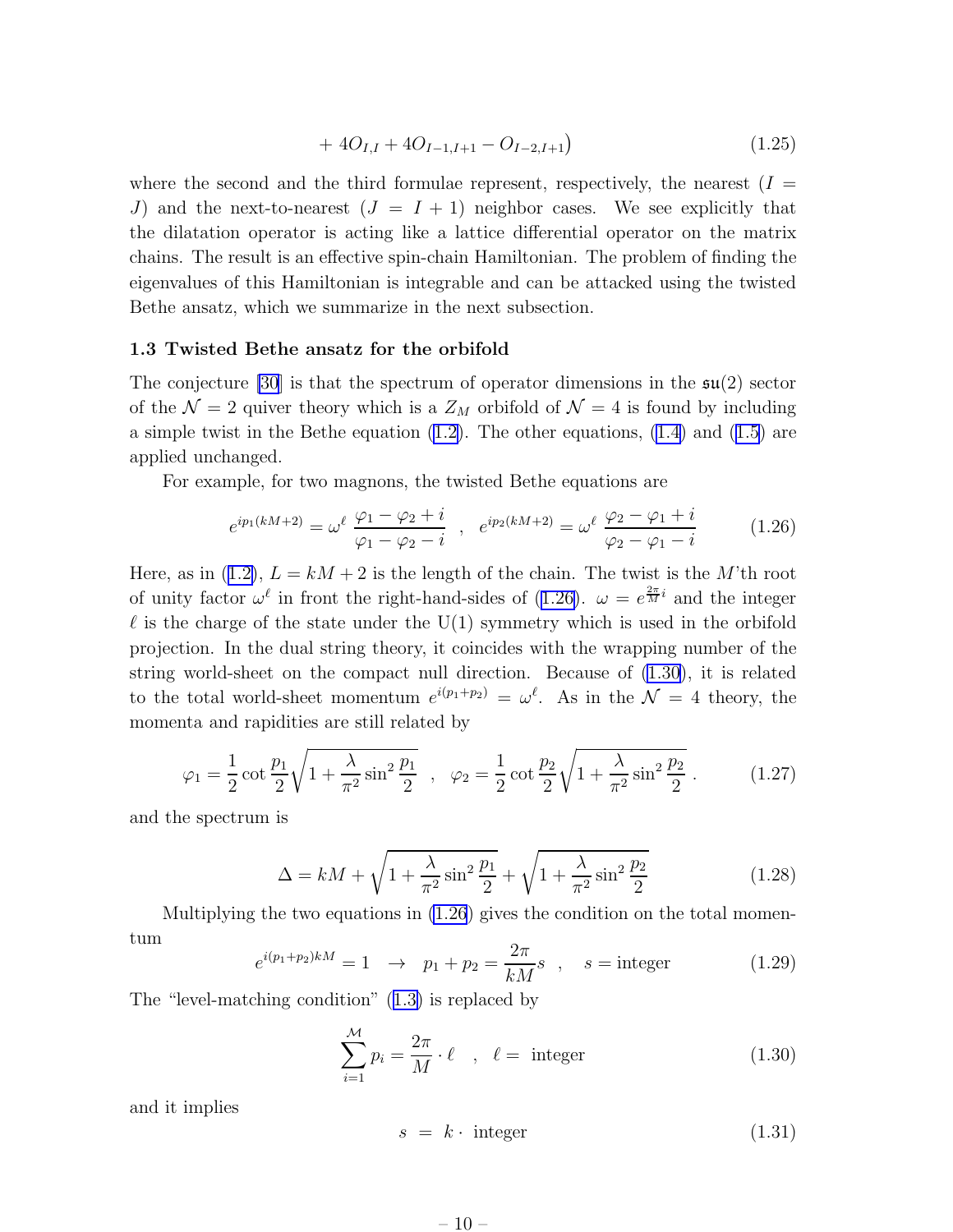<span id="page-12-0"></span>It is clear from the form of the equations [\(1.26](#page-11-0)) and [\(1.27](#page-11-0)) that the momenta, which are their solutions, generally depend on  $\lambda$  and the parameter kM. It is also clear that the momenta which solve them must be small when M is large,  $p_i \propto \frac{1}{kM}$ . This is also needed for consistency of the MRV limit where  $M \to \infty$  and  $\lambda \to \infty$ in such a way that  $\lambda' = \frac{\lambda}{M^2}$  remains finite. Equation [\(1.27\)](#page-11-0) also implies that  $\varphi_1$ and  $\varphi_2$  are both of order M in that limit. Later in this Paper, we shall consider the leading corrections to this limit in an expansion in  $1/M$ . In the remainder of this subsection, for a warmup exercise, we will seek the solutions for  $p_i$  in the MRV limit, where  $M \to \infty$ . In this limit, we hold  $\lambda' = \frac{\lambda}{M^2}$  finite.

Even in this limit, we shall not be able to solve equations([1.26\)](#page-11-0) and([1.27](#page-11-0)) for arbitrary values of  $\lambda'$ . We will be limited to considering a Taylor expansion of Eq. $(1.27)$  $(1.27)$  in  $\lambda'$  and then seeking momenta which are also expressed as expansions in  $\lambda'$ . We begin with the leading order where we simply set  $\lambda'$  to zero in Eq. [\(1.27](#page-11-0)). <sup>3</sup> Then, it is easy to see that the momenta must be given by

$$
p_1 = \frac{2\pi}{kM}n_1 + \mathcal{O}\left(\frac{1}{M^2}\right) , \quad p_2 = \frac{2\pi}{kM}n_2 + \mathcal{O}\left(\frac{1}{M^2}\right) \tag{1.32}
$$

where  $n_1$  and  $n_2$  are integers. Level matching gives the further condition

$$
n_1 + n_2 = k \cdot \ell
$$

where $\ell$  is an integer. Then Eq. ([1.28\)](#page-11-0) implies

$$
\Delta = kM + \sqrt{1 + \lambda' \frac{n_1^2}{k^2}} + \sqrt{1 + \lambda' \frac{n_2^2}{k^2}}
$$
(1.33)

which agrees beautifully with the spectrum of DLCQ free strings on the plane-wave background.

#### 1.4 Coordinate Bethe ansatz

There is another, equivalent procedure which is sometimes convenient, called the coordinate Bethe ansatz. Since we will make use of it later, we shall review it here for the special case of a two-impurity operator.

Consider the dilatation operator in the form of the difference operators([1.21\)](#page-10-0)- ([1.25\)](#page-10-0) which we derived using the effective Hamiltonian. Finding the spectrum of the dilatation operator entails finding the eigenstates and eigenvalues of the combination of difference operators [\(1.21](#page-10-0))-[\(1.25](#page-10-0)), operating on the space of two-impurity operators. Here, for illustration, we will review the argument that, to order  $\lambda'$ , this is equivalent to the task of solving the twisted Bethe ansatz which was set out in

<sup>&</sup>lt;sup>3</sup>We do this by setting  $\lambda$  to zero, but we must be careful to see, a posteriori, that indeed  $p_i \sim \mathcal{O}\left(\frac{1}{M}\right)$ , so that setting  $\lambda = 0$  is equivelent to setting  $\lambda' = 0$ . We shall see this shortly, in Eq. (1.32).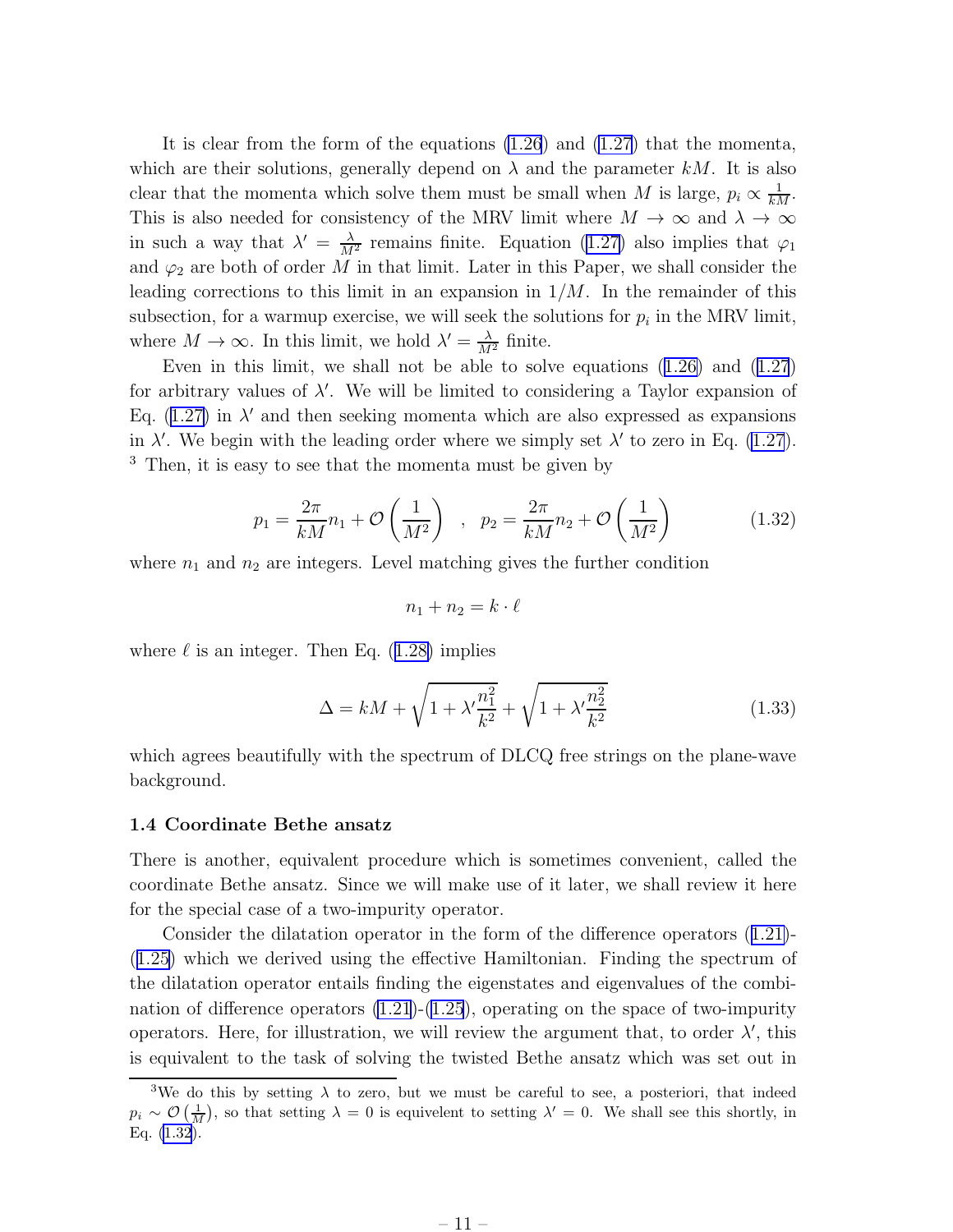<span id="page-13-0"></span>the previous sub-section. Later on in this Paper, we will show that this also holds to order  $\lambda'^2$  (and then we will assume that it holds to order  $\lambda'^3$ ).

To begin, we take the linear super-position of two-impurity operators

$$
\mathcal{O} \equiv \sum_{1 \leq I \leq J \leq kM} \Psi_{IJ} O_{IJ} \tag{1.34}
$$

Our task is to find the coefficients  $\Psi_{IJ}$  in this series so that this operator is an eigenstate of the dilation operator. If we impose the same periodicity conditions on  $\Psi_{IJ}$ as the operators  $O_{IJ}$  obey in ([1.15\)](#page-8-0), the action of the dilatation operator as differenceoperators in  $(1.21)-(1.25)$  $(1.21)-(1.25)$  $(1.21)-(1.25)$  $(1.21)-(1.25)$  is self-adjoint<sup>4</sup> and we can recast the problem of diagonalizing dilatations as the problem of finding eigenvalues for the action of the difference operators acting on the wave-functions  $\Psi_{IJ}$ .

The coordinate Bethe ansatz was used in refs.[[38\]](#page-27-0) and [\[27\]](#page-27-0) to find the spectrum of the one-loop operator in the large  $M$  limit. To introduce the technique, we shall review the essential parts of the argument here. At one-loop order, the eigenvalue equation is

$$
E^{(1)}\Psi_{IJ} = g^2\left(-\Psi_{I+1,J} - \Psi_{I-1,J} + 4\Psi_{IJ} - \Psi_{I,J+1} - \Psi_{I,J-1}\right) \quad I < J \quad (1.35)
$$

$$
E^{(1)}\Psi_{IJ} = g^2 \left(-\Psi_{I-1,I} - \Psi_{I,I+1} + 2\Psi_{II}\right) \qquad I = J \qquad (1.36)
$$

where  $g^2 = g_{YM}^2 N M/(8\pi^2)$ . To look for a solution, we make the plane-wave ansatz

$$
\Psi_{IJ} = \mu_1^I \mu_2^J + S_0(\mu_2, \mu_1) \mu_2^I \mu_1^J \tag{1.37}
$$

where  $\mu_1 = e^{ip_1}$  and  $\mu_2 = e^{ip_2}$ . Then, Eq. (1.35) yields the eigenvalue,

$$
E^{(1)} = \frac{\lambda' M^2}{2\pi^2} \left( \sin^2 \frac{p_1}{2} + \sin^2 \frac{p_2}{2} \right)
$$
 (1.38)

whichis the expansion to first order in  $\lambda'$  of the square roots in ([1.28\)](#page-11-0). The problem of finding the allowed values of  $(p_1, p_2)$  remains.

Then, (1.36) yields the equation

$$
S_0(\mu_2, \mu_1) = -\frac{\mu_1}{\mu_2} \frac{\mu_1 \mu_2 - 2\mu_2 + 1}{\mu_1 \mu_2 - 2\mu_1 + 1}
$$
(1.39)

where it should be noticed that  $S_0(\mu_1, \mu_2)^{-1} = S_0(\mu_2, \mu_1)$ .

The boundary condition  $\Psi_{I,kM+1} = \Psi_{1,I}$  gives

$$
\mu_2^{kM} = S_0(\mu_2, \mu_1) \quad , \quad \mu_1^{kM} = S_0(\mu_2, \mu_1)^{-1} \tag{1.40}
$$

Eqs.  $(1.40)$  together with  $(1.39)$  are identical to the twisted Bethe equations ([1.26\)](#page-11-0),together with ([1.27\)](#page-11-0) with  $\lambda'$  set to zero. The level-matching condition is obtained by noticing that

$$
\Psi_{I+M,J+M} = \Psi_{IJ} \tag{1.41}
$$

<sup>4</sup>We note that the detailed form of the contact terms in the difference operators are essential in demonstrating the self-adjoint property.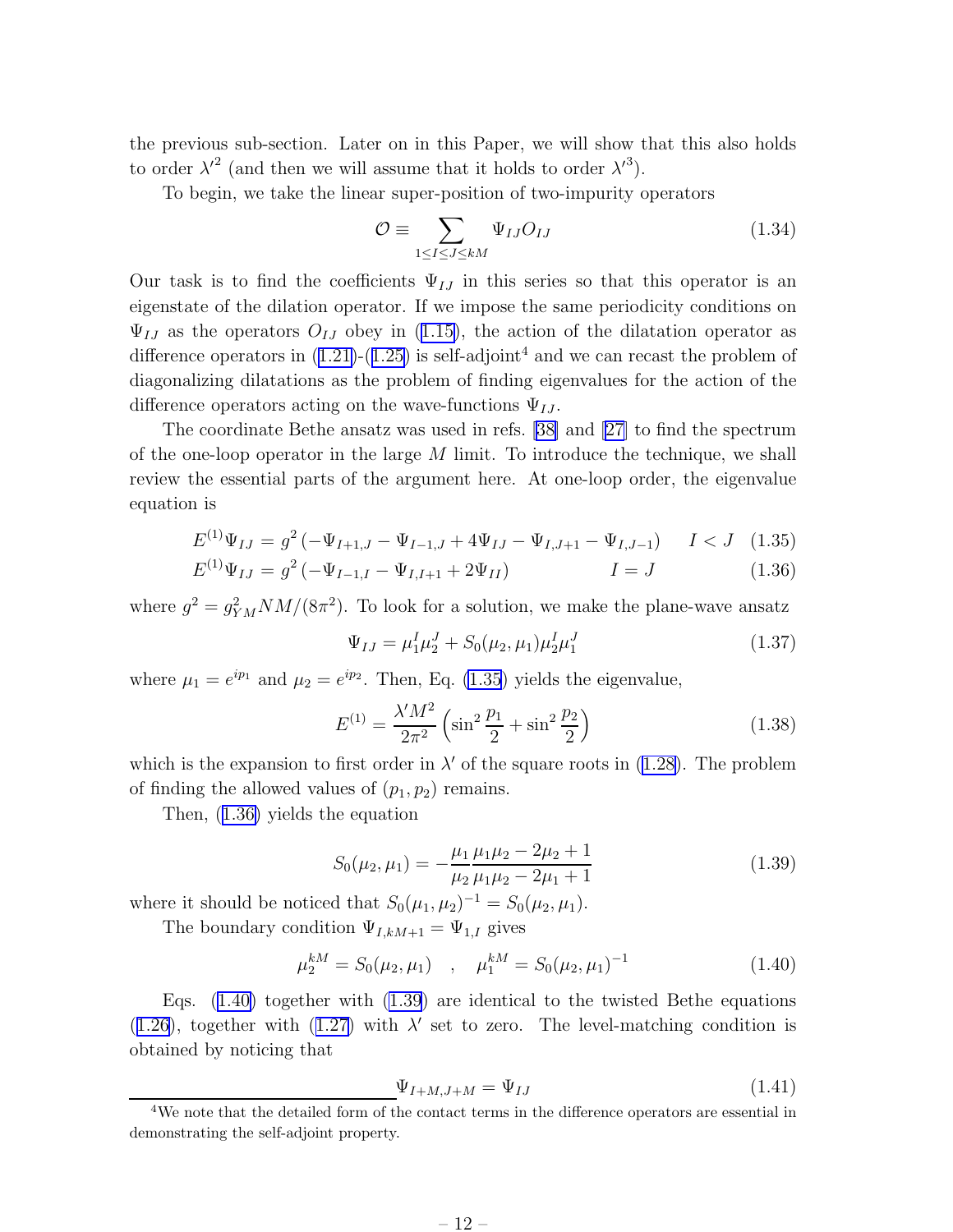<span id="page-14-0"></span>implies

$$
(\mu_1 \mu_2)^M = 1 \tag{1.42}
$$

#### 1.5 Outline

In the remainder of this Paper, we shall compute the finite size corrections to the spectrum of dimensions of the two-impurity operators in the  $\mathfrak{su}(2)$  bosonic sector that we have been discussing so far. We will use the twisted Bethe ansatz, summarized in Eqs.  $(1.26)-(1.28)$  $(1.26)-(1.28)$  $(1.26)-(1.28)$  and will compute to three-loop order. We also will check explicitly that the coordinate Bethe ansatz technique which used the difference operator form of the dilatation operator exhibited in Eqs.  $(1.21)-(1.25)$  $(1.21)-(1.25)$  $(1.21)-(1.25)$  indeed produces the same result to two loop order.

Then, we will adopt the string theory computation which was originally used in Ref. [\[5](#page-25-0)] for the near pp-wave limit of  $AdS_5 \times S^5$  to the present case of the near DLCQ pp-wave limit of  $AdS_5 \times S^5/Z_M$ . This is the string theory dual of the "near"-MRV limit of the  $\mathcal{N} = 2$  theory. We compute the spectrum of the string in this case, expanded to order  $1/M$ . On the string side, the expression that is obtained is exact to all orders in  $\lambda'$ . When expanded to third order, we find beautiful agreement with the  $\mathcal{N}=2$  gauge theory prediction up to second order in  $\lambda'$ , i.e. two loops, and disagreement at third, or three loop order.

This disagreement is similar to the one which is found in the  $\mathcal{N}=4$  theory in Ref. [\[7](#page-25-0), [1](#page-25-0)]. In fact, in the de-compactified limit,  $k \to \infty$ ,  $R_- \to \infty$  with  $p^+ = k/R_$ fixed, it approaches that result.

In addition, we show that, like in the case of  $\mathcal{N}=4$  super-Yang-Mills theory, the discrepancy can be taken into account by a dressing factor [\[12\]](#page-26-0).

#### 2. Finite size corrections at one loop

In order to calculate the first finite size corrections to Eq.[\(1.32](#page-12-0)) we make the following general ansatz for the magnon momenta

$$
p_1 = \frac{2n_1\pi}{kM} + \frac{A\pi}{M^2}
$$
  
\n
$$
p_2 = \frac{2n_2\pi}{kM} - \frac{A\pi}{M^2}
$$
\n(2.1)

Recall that we solve at one loop order by simply setting  $\lambda' \to 0$  in the equation for the rapidity [\(1.27](#page-11-0)), so that it is given by

$$
\varphi_j = \frac{1}{2} \cot \frac{p_j}{2}.
$$
\n(2.2)

By requiring that the Bethe equations [\(1.26](#page-11-0)) are satisfied by (2.1) at both leading and next to leading order in  $\frac{1}{M}$  one gets the following value for A

$$
A = \frac{2\left(n_1^2 + n_2^2\right)}{k^2(n_2 - n_1)}\tag{2.3}
$$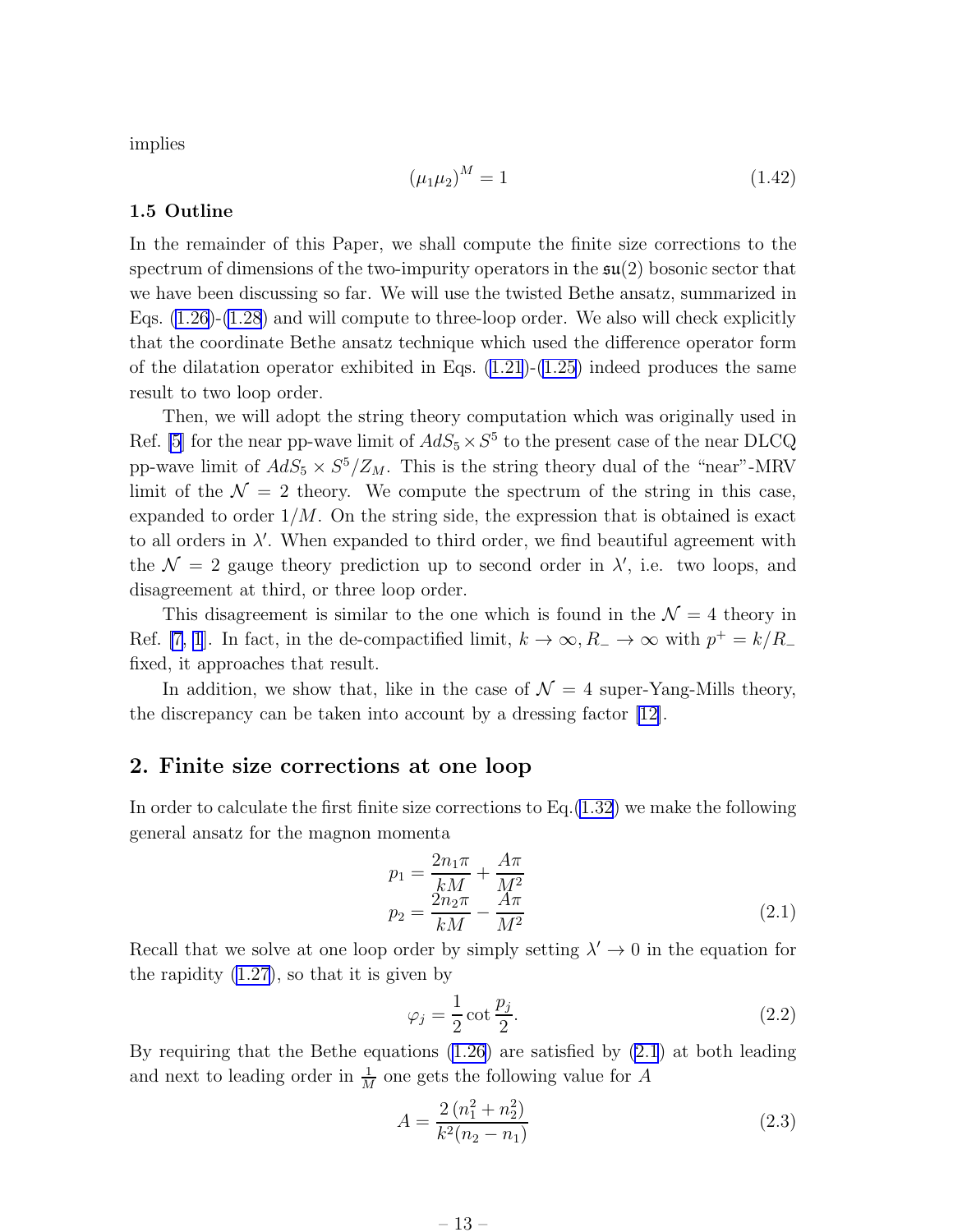<span id="page-15-0"></span>We can then insert this solution in the expression([1.38\)](#page-13-0) for the anomalous dimension in terms of  $p_i$  and expand in a  $\frac{1}{M}$  series. The first finite size correction to the planar anomalous dimension reads

$$
\Delta_{1 \; loop} = \frac{\lambda'}{2} \left[ \frac{n_1^2 + n_2^2}{k^2} - \left( \frac{2}{kM} \right) \frac{(n_1^2 + n_2^2)}{k^2} + O\left( \frac{1}{M^2} \right) \right]
$$
(2.4)

As a first consistency check, it is easy to verify that when the  $\mathcal{N}=4$  level-matching condition  $n_2 = -n_1$  is imposed – this gives the result for the unwrapped,  $\ell = 0$ state – recalling that  $J = kM$  and the appropriate re-definition of  $\lambda'$ , the  $\mathcal{N} = 4$ result [\[7](#page-25-0), [1\]](#page-25-0) is recovered.

The zeroth order term in (2.4) equals the one-loop free string spectrum in the plane-wave limit and the first finite size correction,  $\frac{1}{M}$  order, will be compared with the corresponding  $1/R^2$  correction on the string side of the duality.

### 3. Two loops

To find the correction to the dimension at two loops, we must expand [\(1.27\)](#page-11-0) to linear orderin  $\lambda'$  and then use it in ([1.26\)](#page-11-0) to find the momenta, also to linear order in  $\lambda'$ . The resulting twisted Bethe equation reads

$$
e^{ip_2(kM+2)} = e^{i(p_1+p_2)} \frac{\frac{1}{2}\cot\frac{p_2}{2} + \frac{\lambda}{8\pi^2}\sin p_2 - \frac{1}{2}\cot\frac{p_1}{2} + \frac{\lambda}{8\pi^2}\sin p_1 + i}{\frac{1}{2}\cot\frac{p_2}{2} + \frac{\lambda}{8\pi^2}\sin p_2 - \frac{1}{2}\cot\frac{p_1}{2} + \frac{\lambda}{8\pi^2}\sin p_1 - i}
$$
(3.1)

The simultaneous expansion of the momenta in  $\lambda'$  and  $\frac{1}{M}$  will have the form

$$
p_1 = \frac{2n_1\pi}{kM} + \frac{A\pi}{M^2} + \lambda'\frac{B\pi}{M^2} + \dots \ , \ p_2 = \frac{2n_2\pi}{kM} - \frac{A\pi}{M^2} - \lambda'\frac{B\pi}{M^2} + \dots \qquad (3.2)
$$

where  $A$ , given in Eq.  $(2.3)$ , was calculated in the previous section. We could also have included a contribute of order  $\lambda'/M$  to the momenta, but Eq.(3.1), expanded as a power series in  $\lambda'$  and  $1/M$ , would force it to be zero.

The corrections, indicated by three dots are at least of order  $\frac{1}{M^3}$  or  $\frac{\lambda'^2}{M^2}$  $\frac{\lambda^2}{M^2}$ . (In the next Section, we will compute the  $\frac{\lambda'^2}{M^2}$  correction.)

B can be fixed by requiring that the Bethe equation  $(3.1)$  is satisfied at the first order in the  $\lambda'$  expansion

$$
B = \frac{2 n_1^2 n_2^2}{k^4 (n_2 - n_1)}
$$
\n(3.3)

To calculate the  $O(\lambda'^2)$  contribution to the planar anomalous dimension, one plugs the solution of the Bethe equation into the eigenvalue formula [\(1.28](#page-11-0)). Performing a double series expansion, in  $\lambda'$  and  $\frac{1}{M}$ , we obtain the following expression for the two loops planar anomalous dimension, up to the first finite size correction

$$
\Delta_{2\ loops} = \frac{\lambda'^2}{8} \left[ -\frac{n_1^4 + n_2^4}{k^4} + \left( \frac{4}{kM} \right) \frac{n_1^4 + n_1^3 n_2 + n_1 n_2^3 + n_2^4}{k^4} + O\left( \frac{1}{M^2} \right) \right].
$$
 (3.4)

As a consistency check, we take the case where  $\ell = (n_1 + n_2)/k = 0$  We see that (3.4)agrees with the  $\mathcal{N} = 4$  solution [[7, 1\]](#page-25-0) in that case.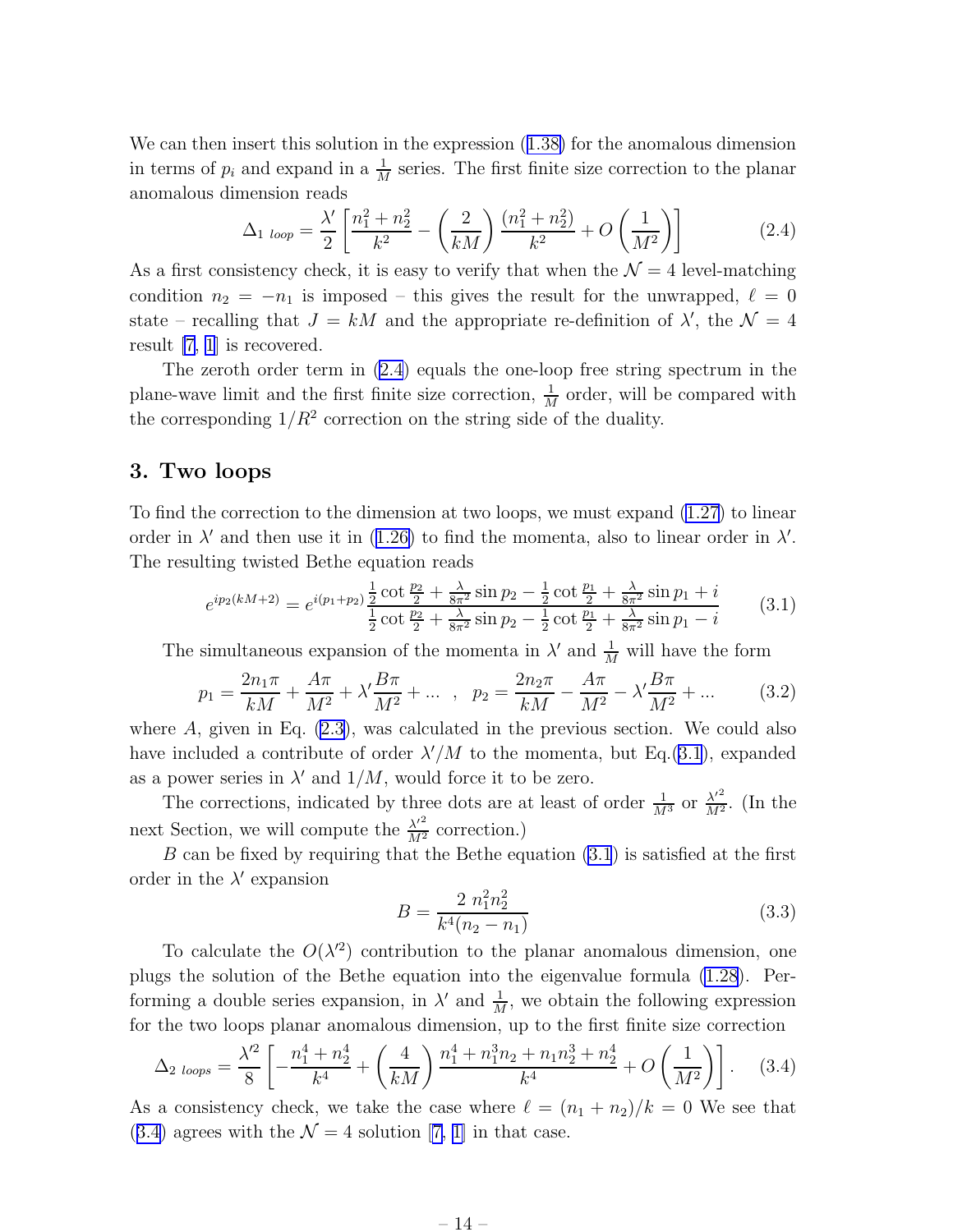## <span id="page-16-0"></span>4. Two loops revisited: the perturbative asymptotic Bethe ansatz

In order to diagonalize the two-loop corrected dilatation operator [\(1.17](#page-8-0)) the ansatz for the wave-function [\(1.37](#page-13-0)) has to be adjusted in a perturbative sense in order to take into account long range interactions. When interactions are included at the next order, the wave-functions are no longer plane waves. The technique which is used, termed as perturbative asymptotic Bethe ansatz (PABA)[[43](#page-28-0), [12\]](#page-26-0), begins with

$$
\Psi_{IJ} = \mu_1^I \mu_2^J \ f(J - I + 1, \mu_1, \mu_2) + \mu_2^I \mu_1^J \ f(kM - J + I + 1, \mu_1, \mu_2) \ S(\mu_2, \mu_1) \tag{4.1}
$$

where the  $S$ -matrix and the function  $f$  have the perturbative expansions

$$
S(\mu_2, \mu_1) = S_0(\mu_2, \mu_1) + \sum_{n=1}^{\infty} (g^2)^n S_n(\mu_2, \mu_1)
$$
  

$$
f(J - I + 1, \mu_1, \mu_2) = 1 + \sum_{n=0}^{\infty} (g^2)^{n + |J - I + 1|} f_n(\mu_1, \mu_2)
$$
(4.2)

where  $g^2 = g_{\text{YM}}^2 MN/(8\pi^2) = \lambda' M^2/(8\pi^2)$ . The number of powers of the coupling in the second of Eqs.(4.2) clearly indicates the interaction range on the lattice.

Note that, once it is determined at the leading order, the wave-function at the next order should be uniquely determined by quantum mechanical perturbation theory. Here, we are postulating that the result of determining it can be put in the form of Eq.  $(4.1)$ . We will justify this postulate by showing that  $(3.4)$  does satisfy the equation to the required order and that the process of finding the solution is encoded in the twisted Bethe ansatz.

To derive the two loop Bethe equations it is sufficient to keep only the following terms in the ansatz (4.1)

$$
\Psi_{IJ} = \mu_1^I \mu_2^J \left[ 1 + g^{2|J - I + 1|} f_0(\mu_1, \mu_2) \right] \n+ \mu_2^I \mu_1^J \left[ S_0(\mu_2, \mu_1) + g^2 S_1(\mu_2, \mu_1) \right] \left[ 1 + g^{2|kM + 1 - J + I|} f_0(\mu_1, \mu_2) \right]
$$
\n(4.3)

The boundary conditions  $\Psi_{I,kM+1} = \Psi_{1,I}$  on (4.3) imply the Bethe equations

$$
\mu_2^{kM} = S_0(\mu_2, \mu_1) + g^2 S_1(\mu_2, \mu_1)
$$
  
\n
$$
\mu_1^{kM} = [S_0(\mu_2, \mu_1) + g^2 S_1(\mu_2, \mu_1)]^{-1}
$$
\n(4.4)

The Schrödinger equation is obtained, as in Section [1.4](#page-12-0), by acting on the wave-function $\Psi_{IJ}$  with the dilatation operator as difference operators according to ([1.21\)](#page-10-0)-([1.25\)](#page-10-0). In doing so, the two-loop contributions coming from the action of the 1-loop dilatation operator on the order  $\lambda'$  part of the wave-function have to be kept into account. Note that, since  $\mu_i = e^{ip_i}$  and in general the  $p_i$ 's depend on  $\lambda'$ , the wave function has an implicit dependence on  $\lambda'$  through its dependence on  $\mu_i$ .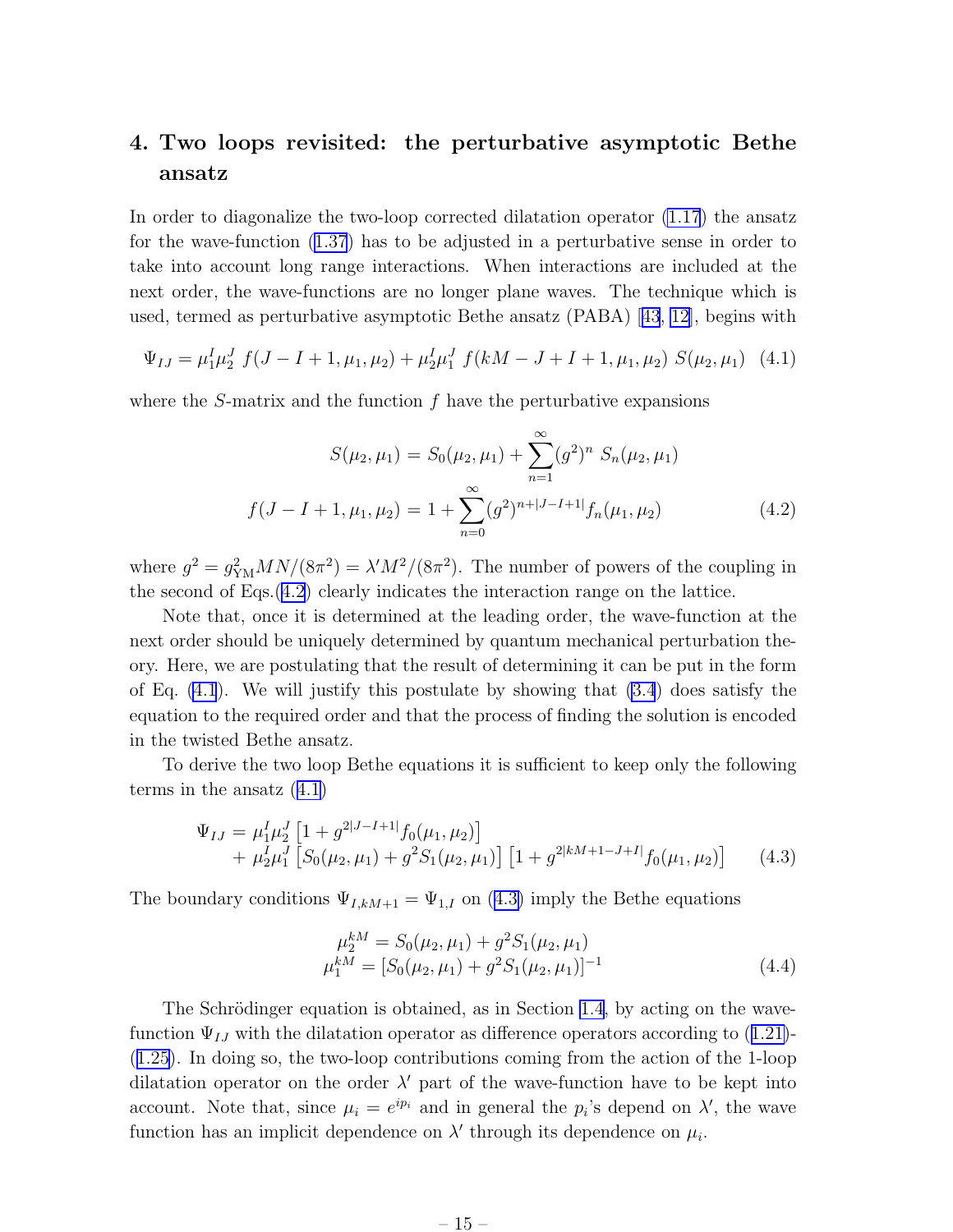<span id="page-17-0"></span>The difference equation for  $J - I \geq 2$  reads

$$
(D_{1\ loop} + D_{2\ loop}) \circ \Psi_{IJ} =
$$
  
\n
$$
g^{2}(-\Psi_{I+1,J} - \Psi_{I-1,J} + 4\Psi_{IJ} - \Psi_{I,J+1} - \Psi_{I,J-1})
$$
  
\n
$$
\frac{g^{4}}{2}(-\Psi_{I-2,J} - \Psi_{I+2,J} + 4\Psi_{I-1,J} + 4\Psi_{I+1,J}
$$
  
\n
$$
-\Psi_{I,J-2} - \Psi_{I,J+2} + 4\Psi_{I,J-1} + 4\Psi_{I,J+1} - 12\Psi_{IJ})
$$
  $J - I \ge 2$  (4.5)

Using the ansatz [\(4.3](#page-16-0)) and keeping only terms up to order  $g<sup>4</sup>$  we see that, when  $J-I \geq 2$  the dilatation operator acting on the wave-function returns its form times an eigenvalue,

$$
(D_{1\ loop} + D_{2\ loop}) \circ \Psi_{IJ} = \left[ 4g^2 \left( \sin^2 \frac{p_1}{2} + \sin^2 \frac{p_2}{2} \right) - \frac{g^4}{8} \left( \sin^4 \frac{p_1}{2} + \sin^4 \frac{p_2}{2} \right) \right] \Psi_{IJ}
$$
\n(4.6)

In order for [\(4.3](#page-16-0)) to be a eigenstate of the dilatation operator up to two loops, this must also be so for the contact terms in the dilatation operator. For this, the following equations must hold:

$$
(D_{1\;loop} + D_{2\;loop}) \circ \Psi_{II} =
$$
  
\n
$$
g^{2}(-\Psi_{I-1,I} - \Psi_{I,I+1} + 2\Psi_{I,I})
$$
  
\n
$$
+ \frac{g^{4}}{2}(-\Psi_{I-2,I} + 4\Psi_{I-1,I} - \Psi_{I-1,I-1} - 4\Psi_{I,I} + 4\Psi_{I,I+1} - \Psi_{I+1,I+1} - \Psi_{I,I+2})
$$
  
\n
$$
\equiv \left[4g^{2}\left(\sin^{2}\frac{p_{1}}{2} + \sin^{2}\frac{p_{2}}{2}\right) - \frac{g^{4}}{8}\left(\sin^{4}\frac{p_{1}}{2} + \sin^{4}\frac{p_{2}}{2}\right)\right]\Psi_{II}
$$
\n(4.7)

$$
(D_{1\;loop} + D_{2\;loop}) \circ \Psi_{I,I+1} =
$$
  
\n
$$
g^{2}(-\Psi_{I+1,I+1} - \Psi_{I-1,I+1} + 4\Psi_{I,I+1} - \Psi_{I,I+2} - \Psi_{I,I})
$$
  
\n
$$
+ \frac{g^{4}}{2}(-\Psi_{I,I+3} + 4\Psi_{I+1,I+1} + 4\Psi_{I,I+2} - 14\Psi_{I,I+1} + 4\Psi_{I,I} + 4\Psi_{I-1,I+1} - \Psi_{I-2,I+1})
$$
  
\n
$$
\equiv \left[4g^{2}\left(\sin^{2}\frac{p_{1}}{2} + \sin^{2}\frac{p_{2}}{2}\right) - \frac{g^{4}}{8}\left(\sin^{4}\frac{p_{1}}{2} + \sin^{4}\frac{p_{2}}{2}\right)\right]\Psi_{I,I+1}
$$
(4.8)

We regard these equations as determining  $p_i$ .

Using([4.3\)](#page-16-0) and ([1.39](#page-13-0)) in (4.8) the function  $f_0(\mu_1, \mu_2)$  is uniquely derived as

$$
f_0(\mu_1, \mu_2) = -\frac{(\mu_1 - 1)(\mu_2 - 1)(\mu_1 - \mu_2)}{\mu_2(1 + \mu_1(\mu_2 - 2))}
$$
(4.9)

Plugging (4.9) in (4.7) one can fix also the function  $S_1(\mu_1, \mu_2)$  as

$$
S_1(\mu_2, \mu_1) = -\frac{(\mu_1 - 1)^2 (\mu_2 - 1)^2 (\mu_1 - \mu_2)(1 + \mu_1 \mu_2)}{\mu_2^2 (1 + \mu_1 (\mu_2 - 2))^2}
$$
(4.10)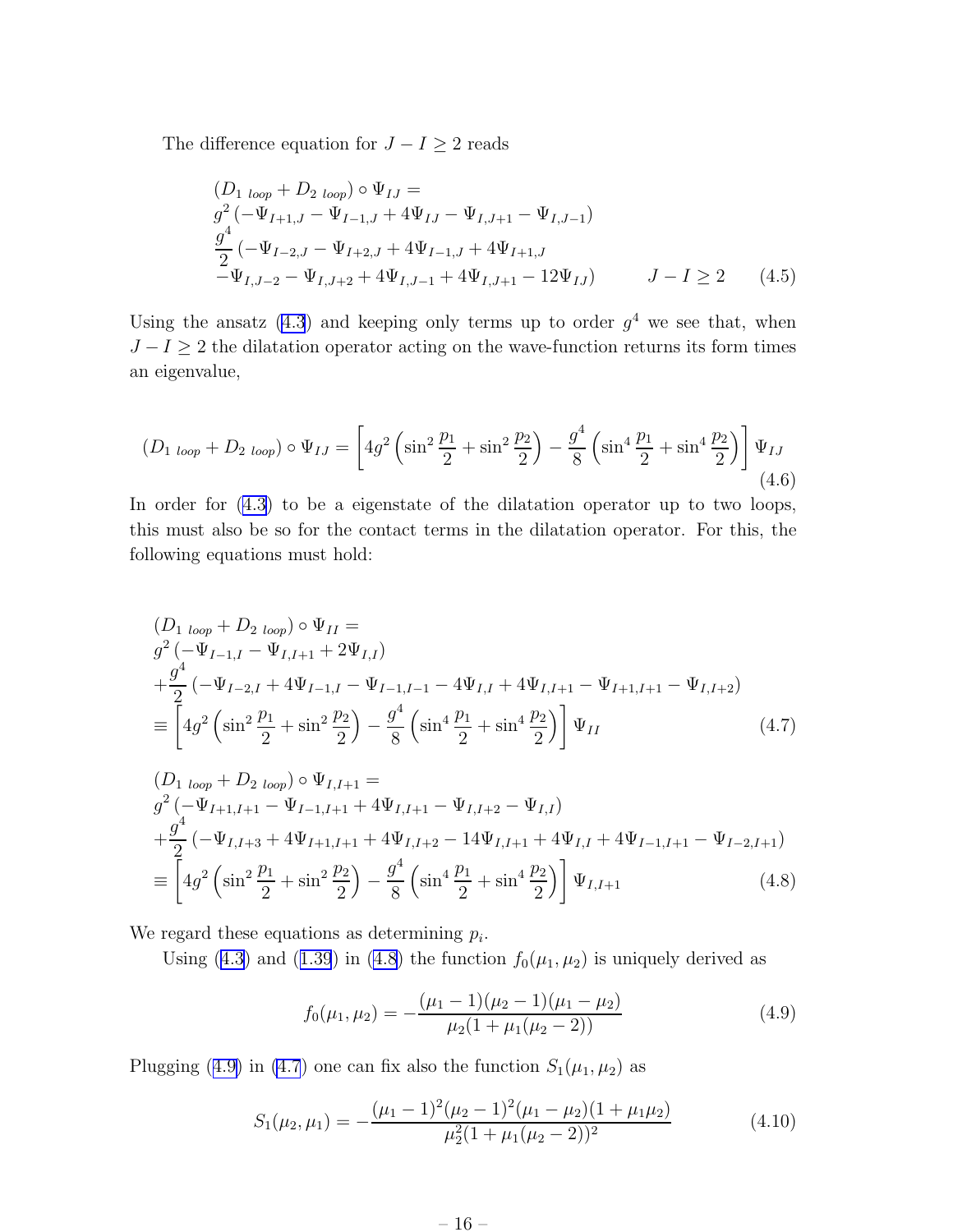<span id="page-18-0"></span>Using $(1.39)$  $(1.39)$  and  $(4.10)$  the Bethe equation  $(4.4)$  $(4.4)$  becomes

$$
e^{ip_2(kM+2)} = e^{i(p_1+p_2)} \left[ \frac{\frac{1}{2} \cot \frac{p_2}{2} - \frac{1}{2} \cot \frac{p_1}{2} + i}{\frac{1}{2} \cot \frac{p_2}{2} - \frac{1}{2} \cot \frac{p_1}{2} - i} - \frac{\lambda}{4\pi^2} \frac{\sin p_1 - \sin p_2}{\left(\frac{1}{2} \cot \frac{p_2}{2} - \frac{1}{2} \cot \frac{p_1}{2} - i\right)^2} \right]
$$
(4.11)

Thisis equivalent to Eq. ([3.1\)](#page-15-0) expanded to the first order in  $\lambda$ . We have thus demonstrated that the PABA in Eq.([4.1\)](#page-16-0) solves the eigenvalue equations for the dilatationoperator in the form  $(1.21)-(1.25)$  $(1.21)-(1.25)$  $(1.21)-(1.25)$  $(1.21)-(1.25)$  $(1.21)-(1.25)$  and that the process of finding these solutions is equivalent to solving the twisted Bethe equations for the  $\mathcal{N} = 2$  theory up to two loops.

#### 5. Three loops

The three loop operator dimensions cannot be gotten by direct computation in Yang-Mills perturbation theory, or equivalently, by the perturbative asymptotic Bethe ansatz approach that we used for two loops in the previous Section. The reason is that, so far, no explicit expression for the dilatation operator in terms of fields and their derivatives is available at three loop order. Our approach to computing at three loops will therefore be to assume that the twisted Bethe ansatz, summarized in Eqs. [\(1.26](#page-11-0))-[\(1.28](#page-11-0)), correctly describes the spectrum and to derive the three-loop correction to operator dimensions from it.

For this purpose we have to keep  $O(\lambda^2)$  terms in Eq.([1.26\)](#page-11-0) so that the twisted Bethe equation now reads

$$
\frac{e^{ip_2(kM+2)} = e^{i(p_1+p_2)}}{\frac{1}{2}\cot\frac{p_2}{2} + \frac{\lambda}{8\pi^2}\sin p_2 + \frac{\lambda^2}{64\pi^4}\sin p_2(\cos p_2 - 1) - \frac{1}{2}\cot\frac{p_1}{2} - \frac{\lambda}{8\pi^2}\sin p_1 - \frac{\lambda^2}{64\pi^4}\sin p_1(\cos p_1 - 1) + i}{\frac{1}{2}\cot\frac{p_2}{2} + \frac{\lambda}{8\pi^2}\sin p_2 + \frac{\lambda^2}{64\pi^4}\sin p_2(\cos p_2 - 1) - \frac{1}{2}\cot\frac{p_1}{2} - \frac{\lambda}{8\pi^2}\sin p_1 - \frac{\lambda^2}{64\pi^4}\sin p_1(\cos p_1 - 1) - i}
$$
\n(5.1)

We look for a solution of this equation by means of momenta of the following form

$$
p_1 = \frac{2n_1\pi}{kM} + \frac{A\pi}{M^2} + \lambda'\frac{B\pi}{M^2} + \lambda'^2 \frac{C\pi}{M^2}
$$
  
\n
$$
p_2 = \frac{2n_2\pi}{kM} - \frac{A\pi}{M^2} - \lambda'\frac{B\pi}{M^2} - \lambda'^2 \frac{C\pi}{M^2},
$$
\n(5.2)

where $A$  and  $B$  have been computed at lower loops, Eqs.  $(2.3)$  $(2.3)$  and  $(3.3)$ . Recall that  $\lambda' = \frac{\lambda}{M^2}$ . Requiring that the Bethe equations are satisfied at order  $\lambda'^2$  we fix C as

$$
C = \frac{n_1^2 n_2^2 (n_1^2 - n_1 n_2 + n_2^2)}{2k^6 (n_2 - n_1)}
$$
(5.3)

The eigenvalue formula eq.[\(1.28](#page-11-0)) expanded up to three loops gives

$$
\Delta = kM + 2 + \frac{\lambda'M^2}{2\pi^2} \left( \sin^2 \frac{p_1}{2} + \sin^2 \frac{p_2}{2} \right) - \frac{\lambda'^2 M^4}{8\pi^4} \left( \sin^4 \frac{p_1}{2} + \sin^4 \frac{p_1}{2} \right)
$$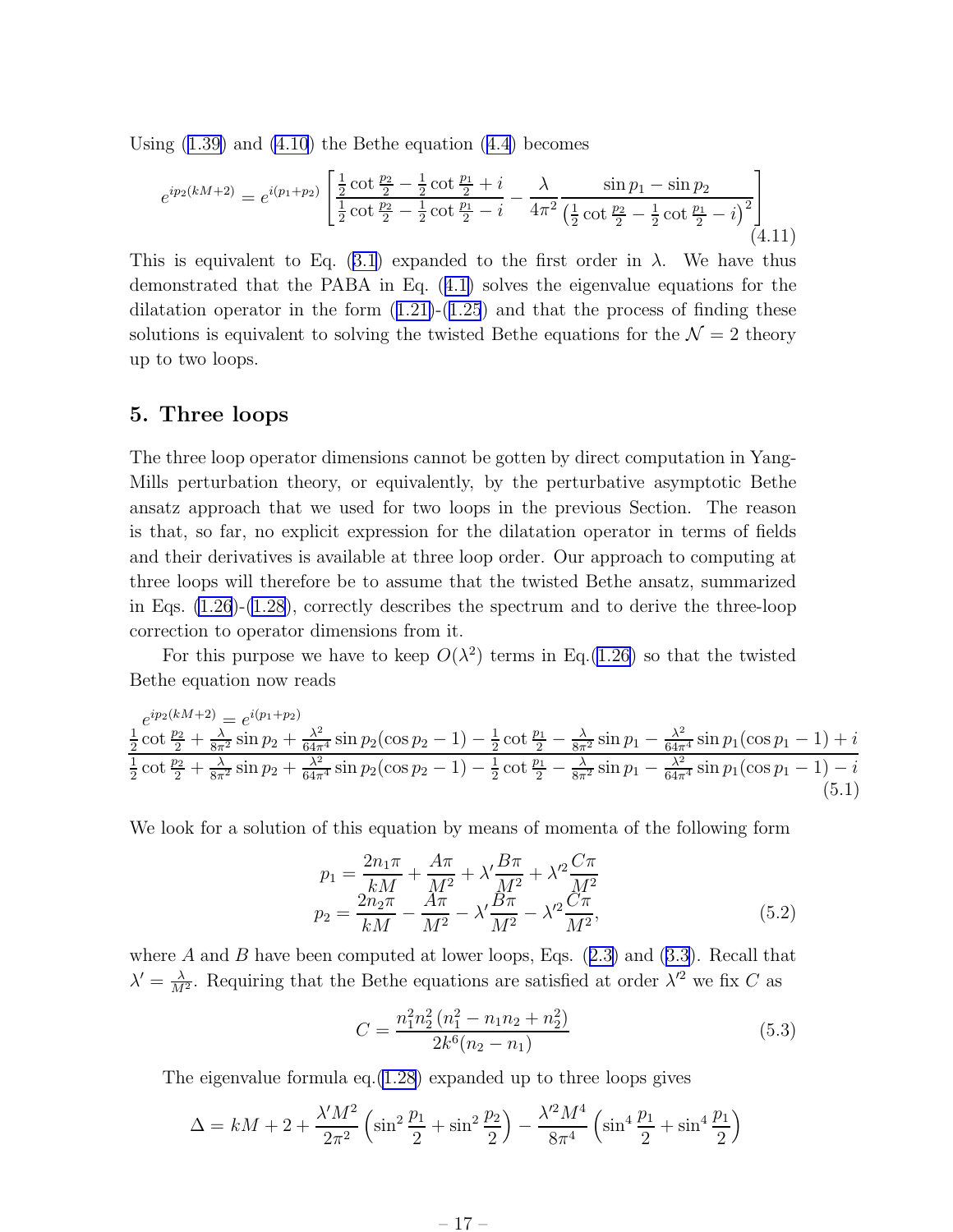$$
+\frac{\lambda'^3 M^6}{16\pi^6} \left(\sin^6 \frac{p_1}{2} + \sin^6 \frac{p_2}{2}\right) + O(\lambda'^4)
$$
\n(5.4)

<span id="page-19-0"></span>Taking into account the  $\lambda'$  dependence of the momenta given in  $(5.2)$  and expanding in  $\lambda'$  and  $\frac{1}{M}$ , we obtain the planar three loop result up to the first finite size correction

$$
\Delta_{3\ loops} = \frac{\lambda'^3}{16} \left[ \frac{n_1^6 + n_2^6}{k^6} - \left( \frac{2}{kM} \right) \frac{3n_1^6 + 3n_1^5n_2 + 4n_1^3n_2^3 + 3n_1n_2^5 + 3n_2^6}{k^6} + O\left(\frac{1}{M^2}\right) \right].
$$
\n(5.5)

This result has to be compared with the  $1/R^2$  corrections to the pp-wave energy spectrum of the corresponding string states.

As a consistency check, we see that when we set the wrapping number to zero to get the  $\mathcal{N} = 4$  state, i.e. put  $n_2 = -n_1$ , it provides the  $\mathcal{N} = 4$  result, in beautiful agreement with the one quoted in Refs.[[7\]](#page-25-0), [\[1\]](#page-25-0).

## 6. On the string side of the duality

In the previous Sections, we discussed the expansion to leading order in  $\frac{1}{M}$  about the MRV limit of the  $\mathcal{N} = 2$  quiver gauge theory. The string dual to the quiver gauge theory is the IIB superstring on the  $AdS_5 \times S^5/Z_M$  background. The MRV limit of the  $\mathcal{N}=2$  theory corresponds to the simultaneous Penrose limit and large M limit of the  $AdS_5 \times S^5/Z_M$  orbifold where the ratio  $R_- = \frac{R^2}{2M}$  $\frac{R^2}{2M}$  is held constant. Here, R is the radius of curvature of  $AdS_5 \times S^5/Z_M$ . The result is the pp-wave background where the null coordinate has been periodically identified with radius  $R_-\$ . String theory in that background is described by a DLCQ version of the string theory on the maximally symmetric pp-wave. The  $\frac{1}{M}$  expansion of Yang-Mills theory about the MRV limit corresponds to an expansion in the ratio  $\frac{1}{M} = \frac{2R_{-}}{R^{2}}$  about the pp-wave space-time.

Corrections of this kind have already been analyzed in some detail for the case of $\mathcal{N} = 4$  super Yang-Mills theory – string on  $AdS_5 \times S^5$  duality in Ref. [[5\]](#page-25-0). They considered the leading correction to the BMN limit, which was an expansion in the inverse R-charge  $\frac{1}{J}$  of Yang-Mills theory or  $\frac{\alpha'}{R^2}$  $\frac{\alpha'}{R^2}$  in string theory. In this section, we will generalize their computation to the case of the DLCQ string on the pp-wave background. We will compare the result with our computations of  $1/M$ -corrections in the quiver gauge theory.

The exact spectrum of states of the string theory on the pp-wave background, as well as the DLCQ of the pp-wave background are well-known. Our goal is to find corrections to the energies of these states to order  $\frac{2R_}{R^2}$ . The technique to be used is to first find the correction to the string sigma model which arises from an expansion of the space-time metric and other background fields about the pp-wave. This yields an interaction Hamiltonian. The strategy is then to compute corrections to the energy spectrum by evaluating matrix elements of this interaction Hamiltonian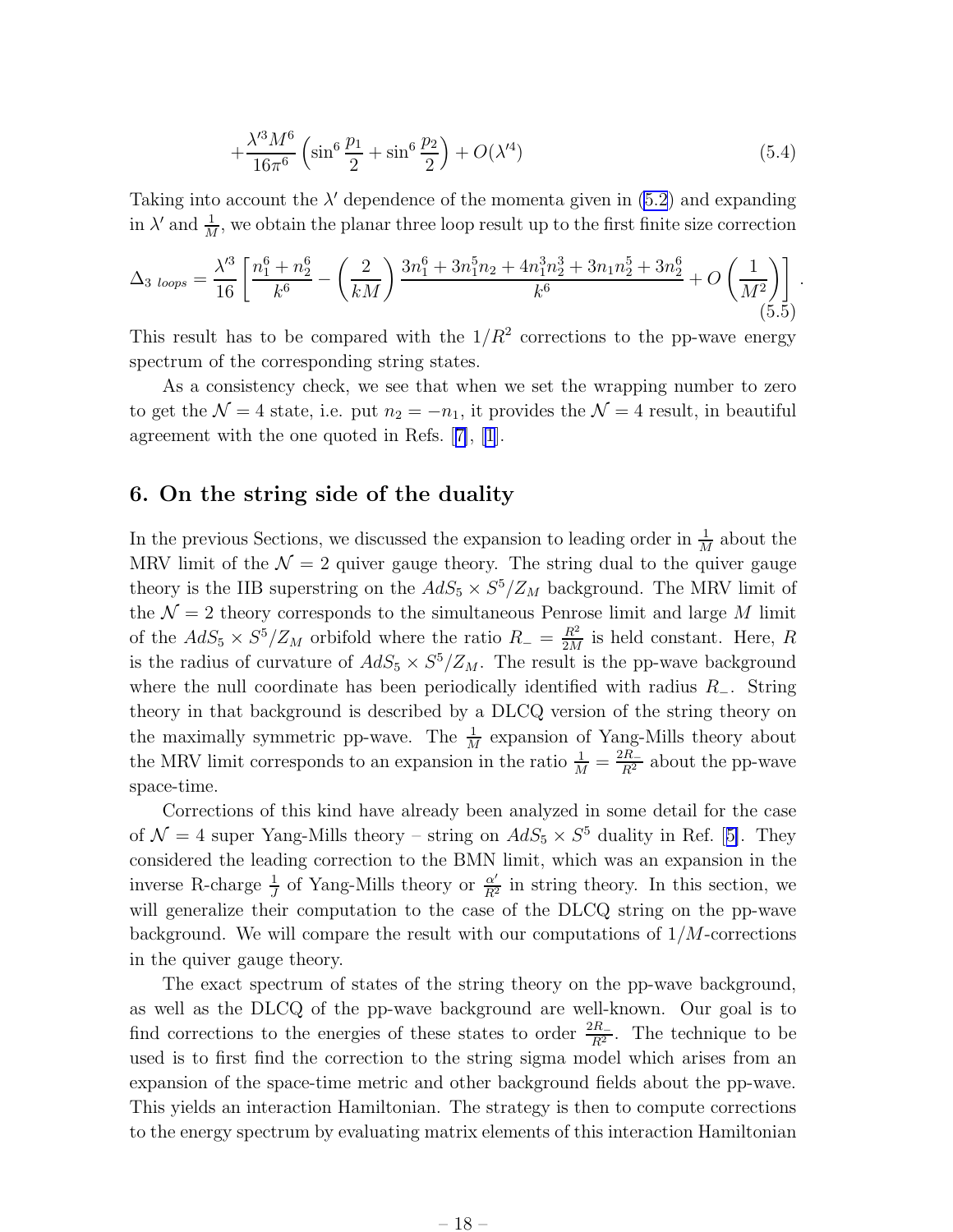<span id="page-20-0"></span>in the pp-wave string theory states. The coefficient of the interaction Hamiltonian contains the factor  $\frac{2R_}{R^2}$ .

In the case of  $AdS_5 \times S^5$  background, the terms in the interaction Hamiltonian which contain two bosonic creation and two bosonic annihilation operators are expressed in terms of the string oscillators as [\[5\]](#page-25-0)

$$
H_{BB} = -\frac{1}{32p^+R^2} \sum \frac{\delta(n+m+l+p)}{\xi} \times
$$
  
\n
$$
\left\{ 2 \left[ \xi^2 - (1 - k_l k_p k_n k_m) + \omega_n \omega_m k_l k_p + \omega_l \omega_p k_n k_m + 2 \omega_n \omega_l k_m k_p + 2 \omega_m \omega_l k_m k_p + 2 \omega_m \omega_p k_n k_l \right] a_{-n}^{1A} a_{-m}^{1A} a_p^{1A} a_p^{1A} + 4 \left[ \xi^2 - (1 - k_l k_p k_n k_m) - 2 \omega_n \omega_m k_l k_p + \omega_l \omega_m k_n k_p - \omega_n \omega_l k_m k_p - \omega_m \omega_p k_n k_l + \omega_n \omega_p k_m k_l \right] a_{-n}^{1A} a_{-l}^{1B} a_m^{1A} a_p^{1B} + 4 \left[ 8 k_l k_p a_{-n}^{1i} a_{-l}^{1i} a_m^{1i} a_p^{i} + 2 (k_l k_p + k_n k_m) a_{-n}^{1i} a_{-m}^{1i} a_l^{i} a_p^{i} + (\omega_l \omega_p + k_l k_p - \omega_n \omega_m - k_n k_m) a_{-n}^{1i} a_l^{i} a_p^{i} - 4 (\omega_l \omega_p - k_l k_p) a_{-n}^{1i} a_{-l}^{1i} a_m^{i} a_p^{i'} - (i, j \neq i', j') \right] \right\}, \tag{6.1}
$$

where  $p^+$  is the space-time momentum conjugate to the light-cone coordinate  $x^-$ ,  $\xi \equiv \sqrt{\omega_n \omega_m \omega_l \omega_p}$ ,  $\omega_n = \sqrt{1 + k_n^2}$  and  $k_n^2 = \frac{n^2}{\alpha'^2 p^{+2}} = \lambda' n^2$ , with  $\lambda' = g_{YM}^2 N / J^2$ . The indices  $l, m, n, p$  run from  $-\infty$  to  $+\infty$ . The presence of the R-R flux breaks the transverse  $SO(8)$  symmetry of the metric to  $SO(4) \times SO(4)$ . Consequently the notation distinguishes sums over indices of the transverse coordinates in the first  $SO(4)$   $(i, j, ...)$ , the second  $SO(4)$   $(i', j', ...)$  and over the full  $SO(8)$   $(A, B, ...)$ . The operators in  $(6.1)$  are in a normal-ordered form. Since  $H_{BB}$  was derived as a classical object, the correct ordering on the operators is not defined and the ambiguity thus arising can be kept into account by introducing a normal ordering function  $N_{BB}(k_n^2)$ . Such normal-ordering function can however be set to zero following the prescription of Ref.[[5](#page-25-0)].

The DLCQ version of (6.1) can be obtained by taking into account that the lightcone momentum  $p^+$  along the compactified light-cone direction  $(x^- \sim x^- + 2\pi R^-)$ is quantized as  $p^+ = k/(2R_-)$ .  $R_-$  is related to R through  $R_- = R^2/(2M)$  so that  $p^+ = kM/R^2$  and  $R^2 = \sqrt{4\pi g_s \alpha'^2 NM}$ . The Yang-Mills theory coupling constant is then identified with the superstring coupling constant  $g_s$  in the usual way  $4\pi g_s = g_{\text{YM}}^2$ and the double scaling limit is realized by sending both  $N$  and  $M$  to infinity and keeping the ratio  $N/M$  fixed, so that  $R_-\equiv \frac{\alpha'}{2}$ 2  $\sqrt{g_{YM}^2\frac{N}{M}}=\frac{\alpha'}{2}$ 2  $\sqrt{\lambda'}$  is also held fixed. As noticed in the introduction, the definition of  $\lambda'$  is in this case related to the YM coupling constant through an analogue of the usual definition  $\frac{1}{(\alpha'p^+)^2} = \frac{g_{YM}^2NM}{(kM)^2}$  $\frac{N_{YM}NM}{(kM)^2}\equiv\frac{\lambda'}{k^2}$  $\frac{\lambda'}{k^2}$ . This gives for the frequencies  $\omega_n$  in (6.1) the formula  $\omega_n = \sqrt{1 + \lambda' \frac{n^2}{k^2}}$ .

In the case of the  $\mathcal{N} = 2$  operator [\(1.14](#page-8-0)), the dual string state is the symmetric traceless two-impurity state created by the action of the following combination of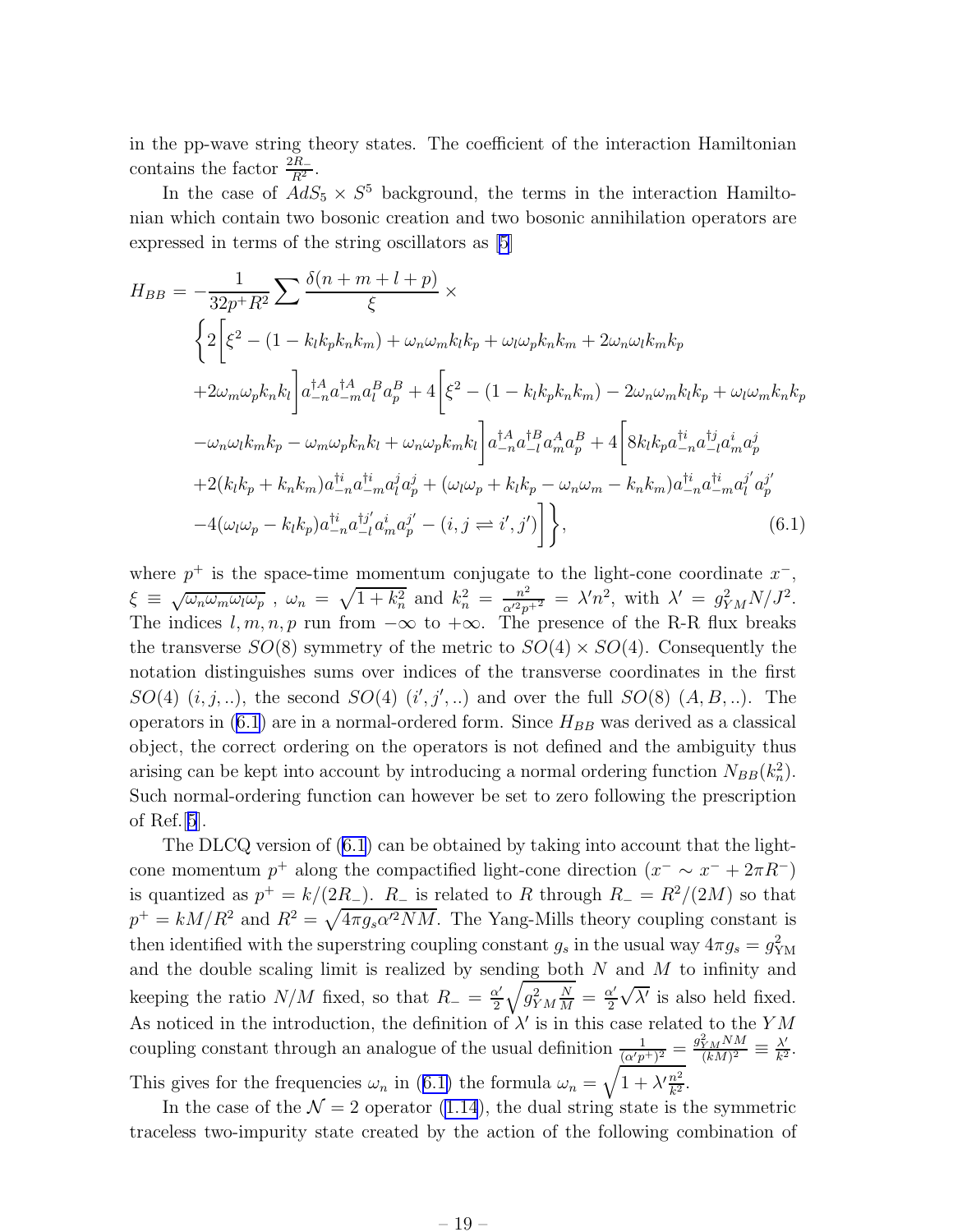<span id="page-21-0"></span>bosonic creation operators on the string vacuum<sup>5</sup>

$$
|[\mathbf{1}, \mathbf{1}; \mathbf{3}, \mathbf{3}] \rangle = \left[ a_{n_1}^{\dagger a} a_{n_2}^{\dagger b} + a_{n_1}^{\dagger b} a_{n_2}^{\dagger a} - \frac{1}{2} \delta^{ab} a_{n_1}^{\dagger g} a_{n_2}^{\dagger g} \right] |0\rangle \tag{6.2}
$$

where  $n_1 + n_2 = k \ell$ .

The general matrix elements of the DLCQ version  $H_{BB}^{Z_M}$  of [\(6.1](#page-20-0)) between spacetime bosons built out of bosonic string oscillators have the following explicit form

$$
\langle 0 | a_{-n_2}^A a_{-n_1}^B H_{BB}^{Z_M} a_{n_1}^{\dagger C} a_{n_2}^{\dagger D} | 0 \rangle = -\frac{1}{2R^2 p^+} \frac{1}{\sqrt{1 + \lambda' \frac{n_1^2}{k^2}} \sqrt{1 + \lambda' \frac{n_2^2}{k^2}}}
$$

$$
\begin{aligned}\n\left\{ \delta^{AB} \delta^{CD} \lambda' \left[ \frac{n_1^2}{k^2} + \frac{n_2^2}{k^2} + 2\lambda' \frac{n_1^2 n_2^2}{k^4} + 2 \frac{n_1 n_2}{k^2} \sqrt{1 + \lambda' \frac{n_1^2}{k^2}} \sqrt{1 + \lambda' \frac{n_2^2}{k^2}} \right] \\
+ \delta^{AC} \delta^{BD} \lambda' \left[ \frac{n_1^2}{k^2} + \frac{n_2^2}{k^2} + 2\lambda' \frac{n_1^2 n_2^2}{k^4} - 2 \frac{n_1 n_2}{k^2} \sqrt{1 + \lambda' \frac{n_1^2}{k^2}} \sqrt{1 + \lambda' \frac{n_2^2}{k^2}} \right] \\
+ \lambda' \left[ 2 \frac{n_1 n_2}{k^2} \left( \delta^{ab} \delta^{cd} + \delta^{ac} \delta^{bd} \right) + \frac{(n_1^2 + n_2^2)}{k^2} \delta^{ad} \delta^{bc} \right] \\
-\lambda' \left[ 2 \frac{n_1 n_2}{k^2} \left( \delta^{a'b'} \delta^{c'd'} + \delta^{a'c'} \delta^{b'd'} \right) + \frac{(n_1^2 + n_2^2)}{k^2} \delta^{a'd'} \delta^{b'c'} \right] \right\}\n\end{aligned} \tag{6.3}
$$

where lower-case  $SO(4)$  indices  $a, b, c, d \in 1, ..., 4$  mean that the corresponding  $SO(8)$  labels  $A, B, C, D$  all lie in the first  $SO(4)$ , while the indices  $a', b', c', d' \in$ 5, ..., 8 mean that the  $SO(8)$  labels lie in the second  $SO(4)$   $(A, B, C, D \in 5, \ldots, 8)$ .

Eq. (6.3) can be used to evaluate the first order correction to the energy of the state (6.2), namely the matrix element  $\langle [1,1;3,3]|H_{BB}^{Z_M}|[1,1;3,3] \rangle$ . Summing all the contributes and dividing the result by the norm of the state

$$
<[\mathbf{1},\mathbf{1};\mathbf{3},\mathbf{3}] | [\mathbf{1},\mathbf{1};\mathbf{3},\mathbf{3}]> = 2 (1 + \frac{1}{2} \delta^{ab})
$$

one gets the desired first curvature correction to the spectrum of the states (6.2). The final result for the energy levels for a two impurity state with discrete light-cone momentum k, exact to all orders in  $\lambda'$ , is

$$
E(n_1, n_2) = \sqrt{1 + \lambda' \left(\frac{n_1}{k}\right)^2} + \sqrt{1 + \lambda' \left(\frac{n_2}{k}\right)^2}
$$
  

$$
-\frac{\lambda'}{kM} \left[ \frac{\frac{n_1^2}{k^2} + \frac{n_2^2}{k^2} + \lambda' \frac{n_1^2 n_2^2}{k^4} + \frac{n_1 n_2}{k^2} - \frac{n_1 n_2}{k^2} \sqrt{1 + \lambda' \left(\frac{n_1}{k}\right)^2} \sqrt{1 + \lambda' \left(\frac{n_2}{k}\right)^2}}{\sqrt{1 + \lambda' \left(\frac{n_1}{k}\right)^2} \sqrt{1 + \lambda' \left(\frac{n_2}{k}\right)^2}} \right] + O\left(\frac{1}{M^2}\right)
$$
(6.4)

where the small parameter governing the strength of the perturbation has been converted from  $1/(R^2p^+)$  to  $1/(kM)$  in order to make the comparison with the finite

<sup>&</sup>lt;sup>5</sup>We use the notation of Ref. [\[5](#page-25-0)], where the representations of  $SO(4) \times SO(4)$  are classified using an  $SU(2)$  notation as  $SO(4) \approx SU(2) \times SU(2)$ .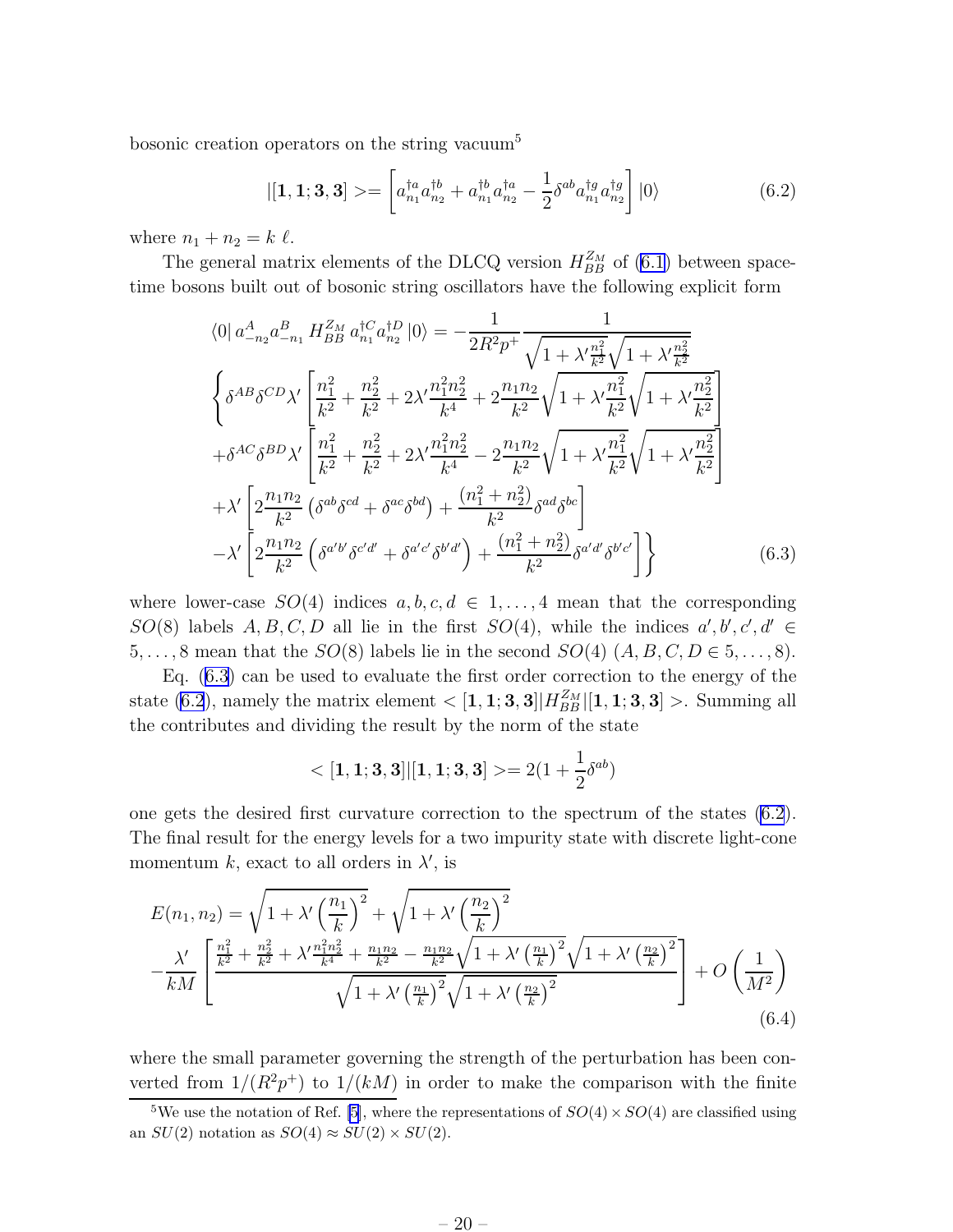<span id="page-22-0"></span>size corrections of the gauge theory results more clear. Notice that for  $n_1 = -n_2$ ([6.4\)](#page-21-0) gives back the  $\mathcal{N} = 4$  result of Ref.[\[5](#page-25-0)], as it should.

A $\lambda'$  expansion of ([6.4](#page-21-0)) up to  $O(\lambda'^2)$  shows perfect agreement with the gauge theory calculations at one and two loops, Eqs.[\(2.4](#page-15-0)) and([3.4\)](#page-15-0). As for the parent  $\mathcal{N} = 4$  $\mathcal{N} = 4$  $\mathcal{N} = 4$  theory [[7, 1\]](#page-25-0), the disagreement between the two sides of the duality is manifest at three loops, where the finite size correction to the string energy

$$
E_{3\ loops} = \frac{\lambda'^3}{16} \left[ \frac{n_1^6 + n_2^6}{k^6} - \left( \frac{2}{kM} \right) \frac{3n_1^6 + 3n_1^5 n_2 + n_1^4 n_2^2 + 2n_1^3 n_2^3 + n_1^2 n_2^4 + 3n_1 n_2^5 + 3n_2^6}{k^6} + O\left(\frac{1}{M^2}\right) \right]
$$
(6.5)

does not match its gauge dual result([5.5\)](#page-19-0).

## 7. The S-matrix dressing factor

Integrable structures have been found also in the  $AdS_5 \times S^5$  string sigma model: from a classical point of view integral Bethe equations were derived in the thermodynamic limit [\[8](#page-25-0)], while quantum corrections are believed to yield discrete equations describing a finite number of excitations.

The agreement between the anomalous dimensions of the  $\mathcal{N}=4$  gauge theory operators in the near-BMN limit and the string energies in the near-plane wave limit up to two gauge theory loops suggests that, if we wish to describe the string excitations by the language of a spin chain, the string dynamics should be given by the BDS chain.

The three loop disagreement can actually be encoded by "dressing" the gauge theory S-matrix *(i.e.* the r.h.s. of the Bethe equations for the BDS chain) by a multiplicative factor. From these equations one derives a solution for the momenta of the string excitations which plugged in the BDS dispersion relation([1.28\)](#page-11-0) reproduce the near-plane wave string energies, both in the thermodynamic limit and in the few impurity case [\[44](#page-28-0), [10](#page-26-0)].

The near-plane wave string energies can therefore be computed in the  $AdS_5 \times S^5$ IIB superstring theory by the following Bethe equations:

$$
e^{ip_j L} = \prod_{l=1 \; ; \; l \neq j}^{M} S_{string}(p_j, p_l), \tag{7.1}
$$

with  $L = J + \mathcal{M}$  and

$$
S_{string}(p_j, p_l) = \frac{\varphi_j - \varphi_l + i}{\varphi_j - \varphi_l - i} \exp\left\{2i \sum_{r=0}^{\infty} \left(\frac{\lambda}{16\pi^2}\right)^{r+2} [q_{r+2}(p_j)q_{r+3}(p_l) - q_{r+2}(p_l)q_{r+3}(p_j)]\right\}
$$
(7.2)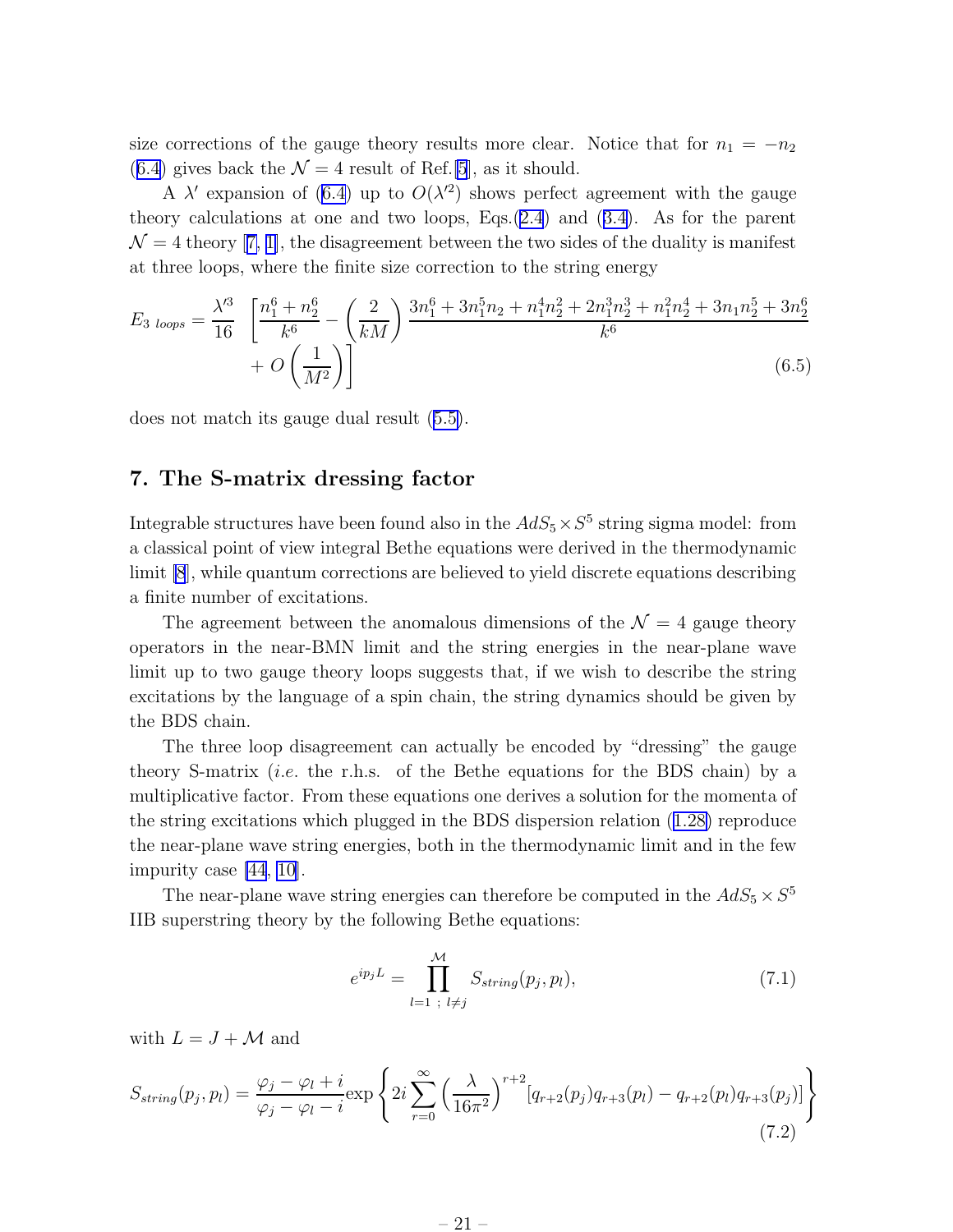where the BDS rapidities are defined in  $(1.4)$  and the exponential term is the so called dressing factor, expressed as a function of the BDS conserved charges

$$
q_r(p_j) = \frac{2\sin\left(\frac{r-1}{2}p_j\right)}{r-1} \left(\frac{\sqrt{1+\frac{\lambda}{\pi^2}\sin^2\frac{p_j}{2}}-1}{\frac{\lambda}{4\pi^2}\sin\frac{p_j}{2}}\right)^{r-1} \tag{7.3}
$$

In particular, the second charge  $q_2(p_j)$  is the energy of a single excitation and the energy of a string state with  $\mathcal M$  excitations is given by

$$
E = \frac{\lambda}{8\pi^2} \sum_{j=1}^{\mathcal{M}} q_2(p_j)
$$
\n(7.4)

We will now discuss the two magnon case in the orbifolded theory and show that the same dressing factor allows one to compute the DLCQ string energies by means of a Bethe ansatz. The two magnon scattering however is not as trivial as in the parent theory, since the excitations are not forced by the level matching condition to carry opposite momenta.

It is not difficult to check that the string spectrum([6.4\)](#page-21-0) coincides with (7.4) up to  $O(\lambda^{3})$  with  $\mathcal{M}=2$  if the magnon momenta have the form

$$
p_1 = \frac{2n_1\pi}{kM} + \frac{A\pi}{M^2} + \lambda'\frac{B\pi}{M^2} + \lambda'^2 \frac{C'\pi}{M^2}
$$
  
\n
$$
p_2 = \frac{2n_2\pi}{kM} - \frac{A\pi}{M^2} - \lambda'\frac{B\pi}{M^2} - \lambda'^2 \frac{C'\pi}{M^2},
$$
\n(7.5)

withthe same A and B found in the gauge theory, Eqs.  $(2.3)$  $(2.3)$   $(3.3)$ , and C' given by

$$
C' = \frac{n_1^2 n_2^2 (n_1^2 + n_2^2)}{4k^6 (n_1 - n_2)}
$$
\n(7.6)

We conjecture that the string S-matrix for the  $AdS_5 \times S^5/Z_M$  IIB superstring is given by([7.2\)](#page-22-0) with the addition of a twist factor which coincides with the one used in the gauge theory

$$
S_{string}^{orb}(p_j, p_l) = \omega^l \frac{\varphi_j - \varphi_l + i}{\varphi_j - \varphi_l - i}
$$
  
\n
$$
\exp\left(2i \sum_{r=0}^{\infty} \left(\frac{\lambda}{16\pi^2}\right)^{r+2} [q_{r+2}(p_j)q_{r+3}(p_l) - q_{r+2}(p_l)q_{r+3}(p_j)]\right)
$$
\n(7.7)

with  $\omega^l = e^{i(p_1+p_2)}$  for the two magnon case. It is easy to see that the Bethe equations

$$
e^{ip_2(kM+2)} = S_{string}^{orb}(p_2, p_1),
$$
\n(7.8)

are in fact satisfied if  $p_1$  and  $p_2$  are exactly (7.5), with the constants A, B and C given in  $(2.3)$ ,  $(3.3)$  and  $(7.6)$ .

Thus we have proved that the dressing factor for the orbifolded theory equals that of the parent theory and therefore, as for the gauge theory, the spectrum can be obtained by just twisting the parent Bethe equations: the three loop disagreement is inherited and does not depend on the orbifold projection.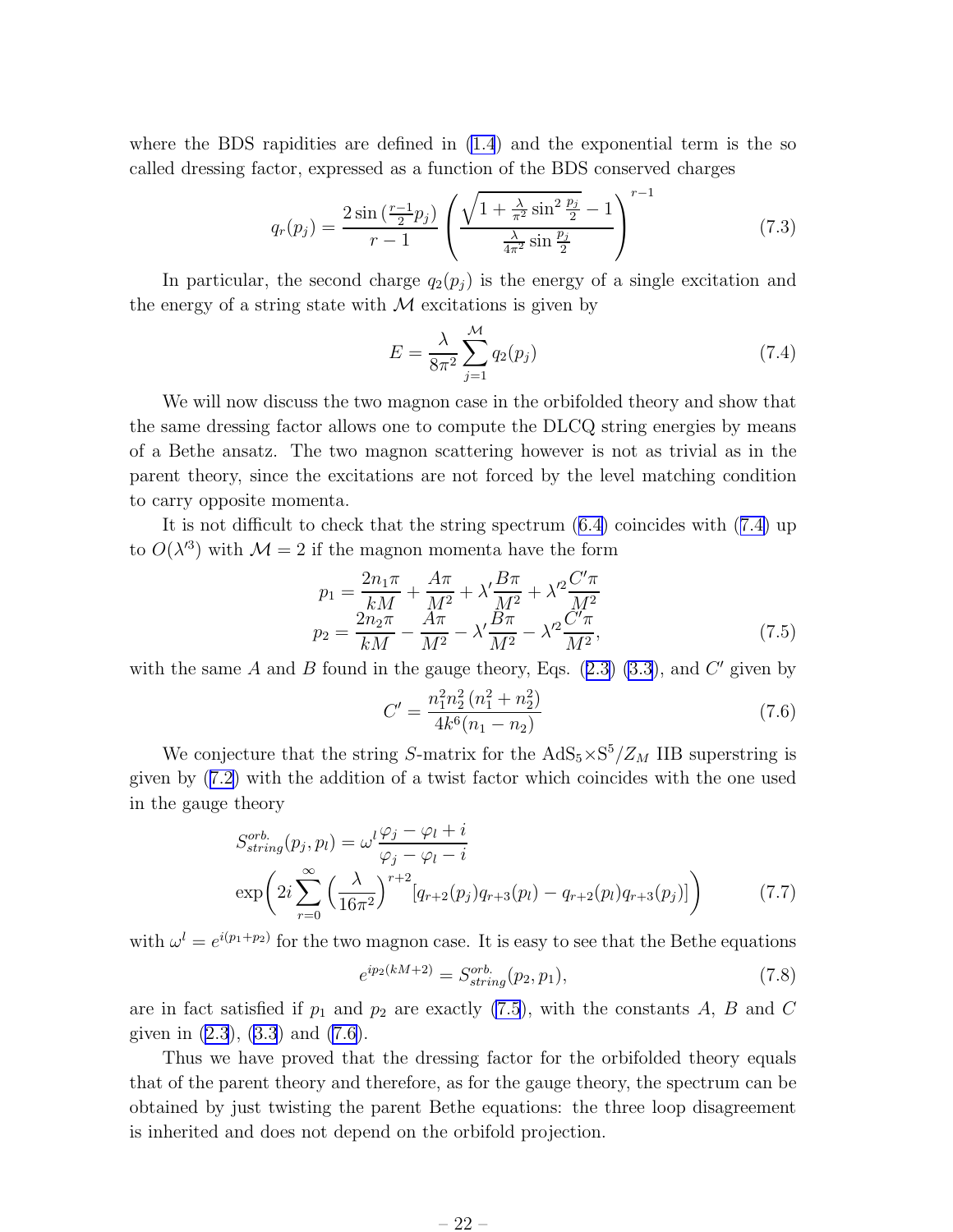#### <span id="page-24-0"></span>8. Summary

In this Paper, we have computed the first finite size correction to the anomalous dimension of two-impurity states about the double scaling limit of the  $\mathcal{N}=2$  quiver gauge theory and the analogous quantity in the IIB superstring propagating on the plane-wave background with a periodically identified null coordinate.

In the gauge theory the anomalous dimensions are computed by two independent techniques that agree with each other. We have solved, up to three loops and the first finite size correction, the twisted Bethe equations conjectured in Ref. [\[30\]](#page-27-0) for the orbifolded theory. Then we have provided an ansatz for the eigenstate of the dilatation operator that up to two loops gives the same spectrum derived with the other procedure. The eigenvalue equation for this wave function reduces to the twisted Bethe equation.

On the string theory side the computation is done by evaluating the first curvature correction to the pp-wave DLCQ spectrum of a bosonic two excitation state.

We have found that the gauge theory and the string theory results agree up to two loop order, but there is a disagreement at three loops. This disagreement is similar to, and a slight generalization of the one which is known to exist at three loop order in the analogous computation in  $\mathcal{N}=4$  super Yang-Mills theory expanded about the BMN limit[[7, 1\]](#page-25-0).

In Summary, the results of this Paper are

$$
\Delta_{YM} = kM + 2 + \frac{\lambda'}{2} \left[ \frac{n_1^2 + n_2^2}{k^2} \right] - \frac{\lambda'^2}{8} \left[ \frac{n_1^4 + n_2^4}{k^4} \right] + \frac{\lambda'^3}{16} \left[ \frac{n_1^6 + n_2^6}{k^6} \right] + \dots + \frac{\lambda'}{kM} \left[ -\frac{(n_1^2 + n_2^2)}{k^2} + \frac{\lambda'}{2} \frac{n_1^4 + n_1^3 n_2 + n_1 n_2^3 + n_2^4}{k^4} \right. - \frac{\lambda'^2}{8} \frac{3n_1^6 + 3n_1^5 n_2 + 4n_1^3 n_2^3 + 3n_1 n_2^5 + 3n_2^6}{k^6} + \dots \right]
$$
(8.1)

$$
\Delta_{string} = kM + 2 + \frac{\lambda'}{2} \left[ \frac{n_1^2 + n_2^2}{k^2} \right] - \frac{\lambda'^2}{8} \left[ \frac{n_1^4 + n_2^4}{k^4} \right] + \frac{\lambda'^3}{16} \left[ \frac{n_1^6 + n_2^6}{k^6} \right] + \dots \n+ \frac{\lambda'}{kM} \left[ -\frac{(n_1^2 + n_2^2)}{k^2} + \frac{\lambda'}{2} \frac{n_1^4 + n_1^3 n_2 + n_1 n_2^3 + n_2^4}{k^4} \right. \n- \frac{\lambda'^2}{8} \frac{3n_1^6 + 3n_1^5 n_2 + n_1^4 n_2^2 + 2n_1^3 n_2^3 + n_1^2 n_2^4 + 3n_1 n_2^5 + 3n_2^6}{k^6} + \dots \right] \quad (8.2)
$$

The first two lines of each of the above expressions are identical and they differ in the third line.

We have finally shown that the DLCQ string spectrum is obtained by twisting the string Bethe ansatz proposed in Ref.[[10\]](#page-26-0). The three loop disagreement is encoded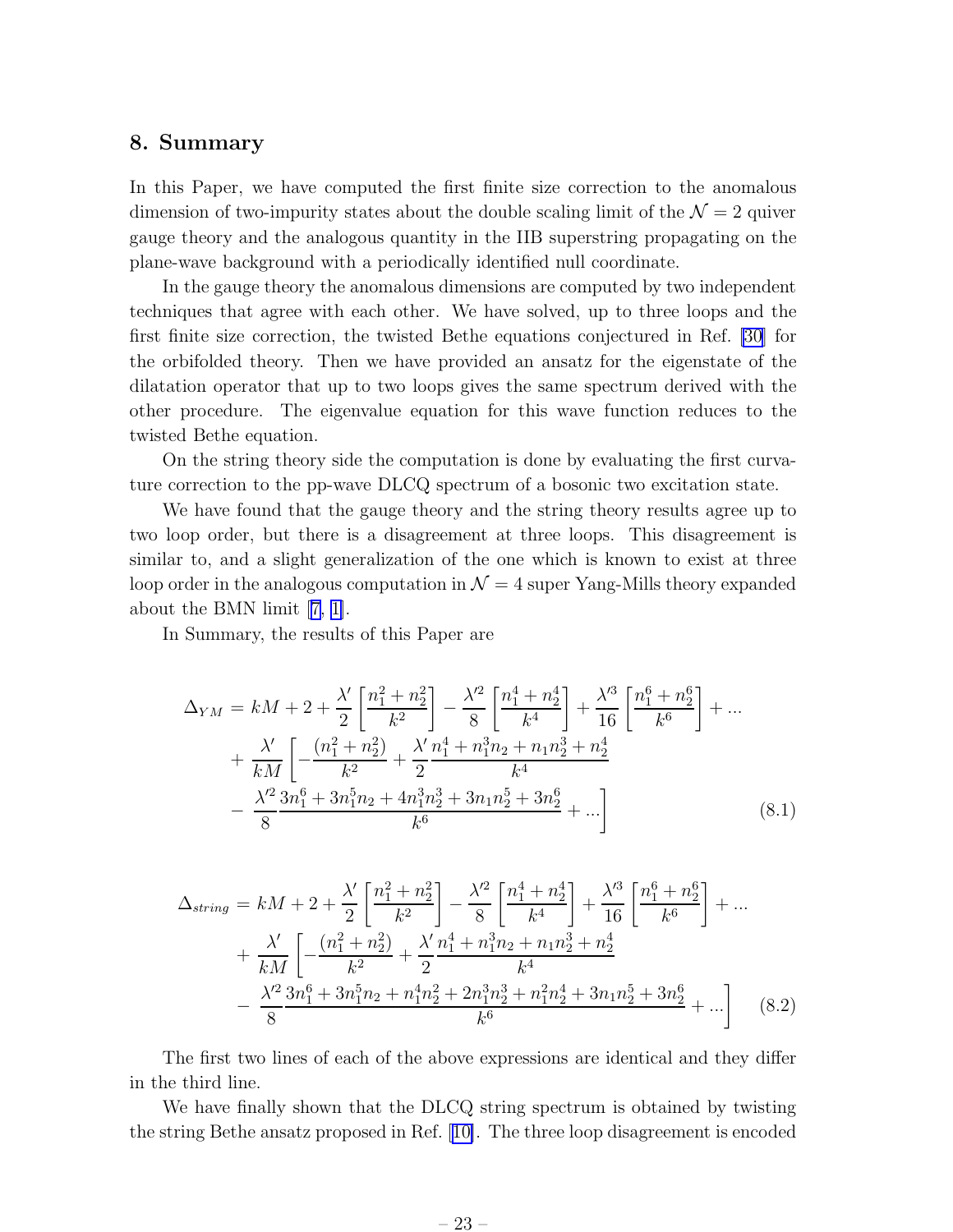<span id="page-25-0"></span>in a "dressing factor" added to the gauge theory S-matrix, which coincides with the one of the  $\mathcal{N}=4$  theory.

Our computations are consistent with integrability of  $\mathcal{N}=2$  quiver gauge theory in the MRV limit and its string theory dual, DLCQ type IIB superstring theory on a plane wave background with a compactified null direction.

## Acknowledgements:

The work of D. Astolfi, V. Forini and G. Grignani is supported in part by the I.N.F.N. and M.I.U.R. of Italy and by the PRIN project 2005-024045 "Symmetries of the Universe and of the Fundamental Interactions". V. Forini and G. Grignani acknowledge the hospitality of the Pacific Institute for Theoretical Physics and the University of British Columbia where parts of this work were done. The work of G.W. Semenoff is supported by the Natural Sciences and Engineering Research Council of Canada. G.W. Semenoff acknowledges the hospitality of the University of Perugia where some of this work was done.

### References

- [1] N. Beisert, V. Dippel and M. Staudacher, "A novel long range spin chain and planar  $N = 4$  super Yang-Mills," JHEP 0407, 075 (2004) [arXiv:hep-th/0405001].
- [2] J. A. Minahan and K. Zarembo, "The Bethe-ansatz for  $N = 4$  super Yang-Mills," JHEP 0303, 013 (2003) [arXiv:hep-th/0212208].
- [3] N. Beisert, C. Kristjansen and M. Staudacher, "The dilatation operator of  $N = 4$ super Yang-Mills theory," Nucl. Phys. B 664, 131 (2003) [arXiv:hep-th/0303060].
- [4] N. Beisert, J. A. Minahan, M. Staudacher and K. Zarembo, "Stringing spins and spinning strings," JHEP 0309, 010 (2003) [arXiv:hep-th/0306139].
- [5] C. G. . Callan, H. K. Lee, T. McLoughlin, J. H. Schwarz, I. J. Swanson and X. Wu, "Quantizing string theory in  $AdS(5) \times S^{**}$ 5: Beyond the pp-wave," Nucl. Phys. B 673, 3 (2003) [arXiv:hep-th/0307032].
- [6] N. Beisert and M. Staudacher, "The  $N = 4$  SYM integrable super spin chain," Nucl. Phys. B 670, 439 (2003) [arXiv:hep-th/0307042].
- [7] D. Serban and M. Staudacher, "Planar  $\mathcal{N}=4$  Gauge Theory and the Inozemtsev Long Range Spin Chain," arXiv:hep-th/0401057.
- [8] V. A. Kazakov, A. Marshakov, J. A. Minahan and K. Zarembo, "Classical / quantum integrability in AdS/CFT," JHEP 0405, 024 (2004) [arXiv:hep-th/0402207].
- [9] C. G. . Callan, T. McLoughlin and I. J. Swanson, "Holography beyond the Penrose limit," Nucl. Phys. B 694, 115 (2004) [arXiv:hep-th/0404007].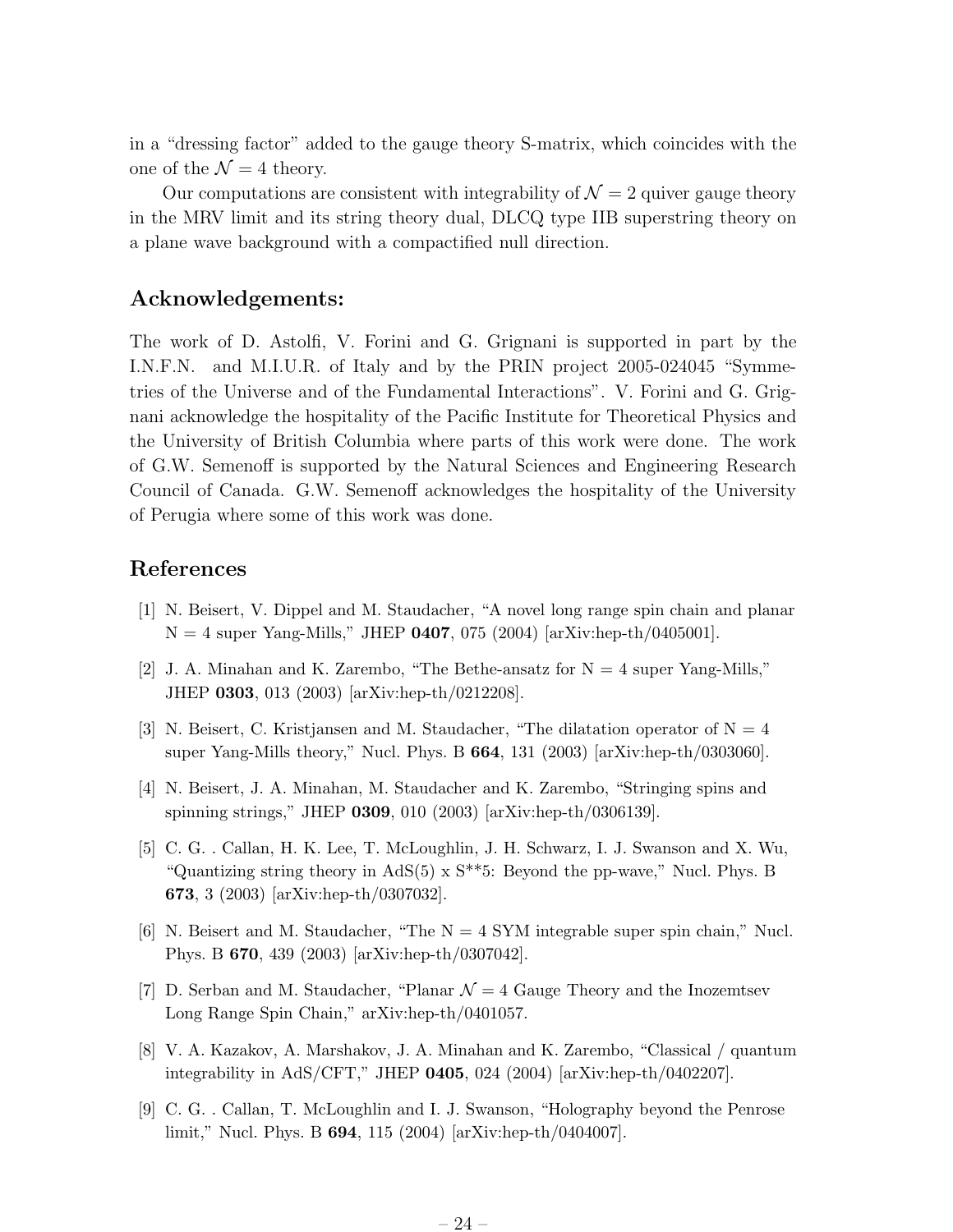- <span id="page-26-0"></span>[10] G. Arutyunov, S. Frolov, and M. Staudacher, "Bethe ansatz for quantum strings," JHEP 0410, 016 (2004) [arXiv:hep-th/0406256]
- [11] N. Beisert, "Spin chain for quantum strings," Fortsch. Phys. 53, 852 (2005) [arXiv:hep-th/0409054].
- [12] M. Staudacher, "The factorized S-matrix of CFT/AdS," JHEP 0505, 054 (2005) [arXiv:hep-th/0412188].
- [13] J. Plefka, "Spinning strings and integrable spin chains in the AdS/CFT correspondence," arXiv:hep-th/0507136.
- [14] J. Ambjorn, R. A. Janik and C. Kristjansen, "Wrapping interactions and a new source of corrections to the spin-chain / string duality," Nucl. Phys. B 736, 288 (2006) [arXiv:hep-th/0510171].
- [15] A. Rej, D. Serban and M. Staudacher, "Planar N = 4 gauge theory and the Hubbard model," JHEP 0603, 018 (2006) [arXiv:hep-th/0512077].
- [16] S. Frolov, J. Plefka and M. Zamaklar, "The AdS(5) x S\*\*5 superstring in light-cone gauge and its Bethe equations," arXiv:hep-th/0603008.
- [17] R. A. Janik, "The AdS(5) x S\*\*5 superstring worldsheet S-matrix and crossing symmetry," Phys. Rev. D 73, 086006 (2006) [arXiv:hep-th/0603038].
- [18] T. Klose and K. Zarembo, "Bethe ansatz in stringy sigma models," J. Stat. Mech. 0605, P006 (2006) [arXiv:hep-th/0603039].
- [19] J. M. Maldacena, "The large N limit of superconformal field theories and supergravity," Adv. Theor. Math. Phys. 2, 231 (1998) [Int. J. Theor. Phys. 38, 1113 (1999)] [arXiv:hep-th/9711200].
- [20] S. S. Gubser, I. R. Klebanov and A. M. Polyakov, "Gauge theory correlators from non-critical string theory," Phys. Lett. B 428, 105 (1998) [arXiv:hep-th/9802109].
- [21] E. Witten, "Anti-de Sitter space and holography," Adv. Theor. Math. Phys. 2, 253 (1998) [arXiv:hep-th/9802150].
- [22] N. Beisert and M. Staudacher, "Long-range PSU(2,2|4) Bethe ansaetze for gauge theory and strings," Nucl. Phys. B  $727$ , 1 (2005) [arXiv:hep-th/0504190].
- [23] N. Beisert, "The su(2|2) dynamic S-matrix," arXiv:hep-th/0511082.
- [24] S. Kachru and E. Silverstein, "4d conformal theories and strings on orbifolds," Phys. Rev. Lett. 80, 4855 (1998) [arXiv:hep-th/9802183].
- [25] M. Bertolini, J. de Boer, T. Harmark, E. Imeroni and N. A. Obers, "Gauge theory description of compactified pp-waves," JHEP 0301, 016 (2003) [arXiv:hep-th/0209201].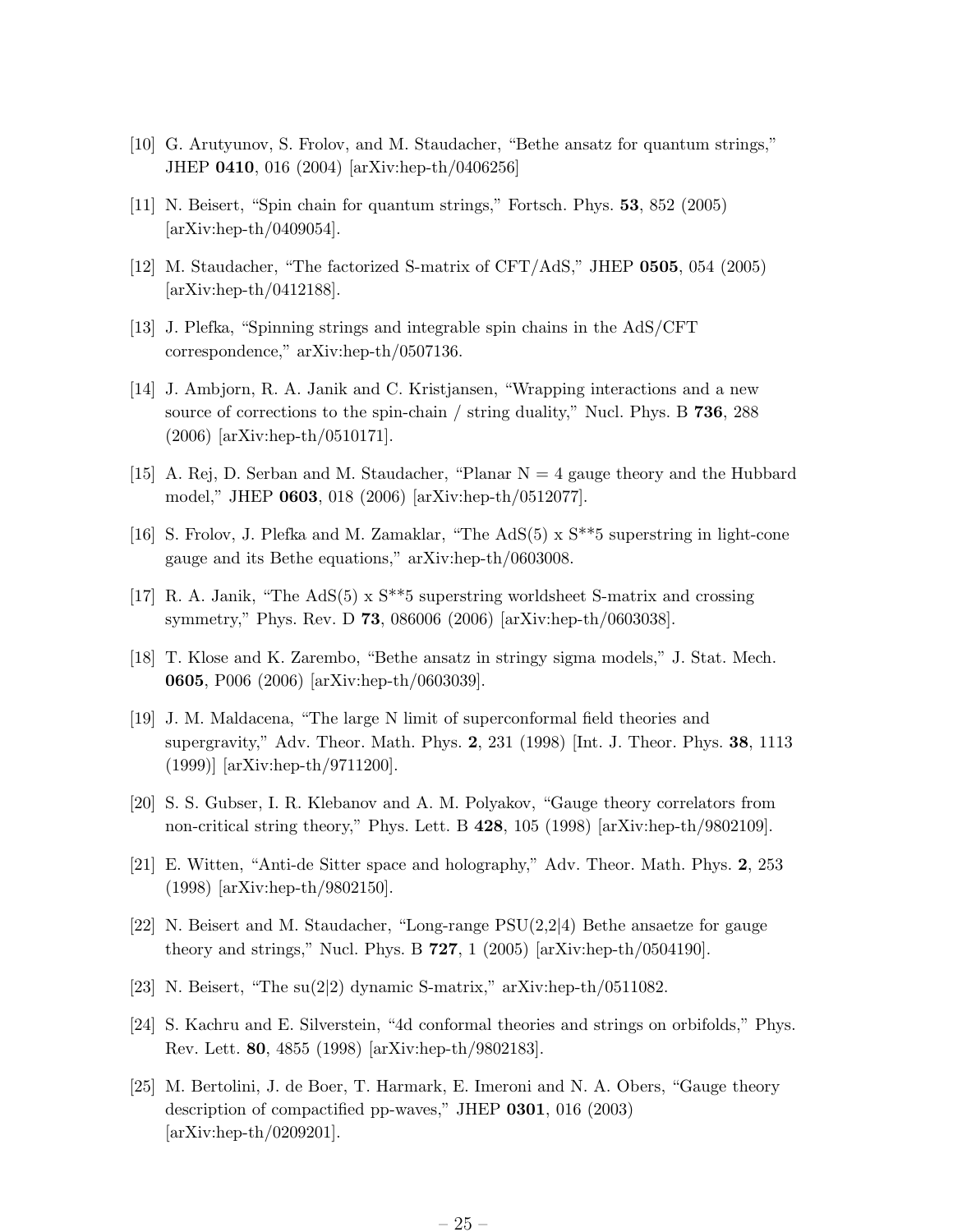- <span id="page-27-0"></span>[26] X. J. Wang and Y. S. Wu, "Integrable spin chain and operator mixing in  $N = 1.2$ supersymmetric theories," Nucl. Phys. B 683, 363 (2004) [arXiv:hep-th/0311073].
- [27] G. De Risi, G. Grignani, M. Orselli and G. W. Semenoff, "DLCQ string spectrum from  $N = 2$  SYM theory," JHEP 0411, 053 (2004) [arXiv:hep-th/0409315].
- [28] M. R. Douglas and G. W. Moore, "D-branes, Quivers, and ALE Instantons," arXiv:hep-th/9603167.
- [29] S. Mukhi, M. Rangamani and E. P. Verlinde, "Strings from quivers, membranes from moose," JHEP 0205, 023 (2002) [arXiv:hep-th/0204147].
- [30] N. Beisert and R. Roiban, "The Bethe ansatz for  $Z(S)$  orbifolds of  $N = 4$  super Yang-Mills theory," JHEP 0511, 037 (2005) [arXiv:hep-th/0510209].
- [31] M. Alishahiha and M. M. Sheikh-Jabbari, "The pp-wave limits of orbifolded AdS(5)  $x S(5)$ ," Phys. Lett. B 535, 328 (2002) [arXiv:hep-th/0203018].
- [32] N. w. Kim, A. Pankiewicz, S. J. Rey and S. Theisen, "Superstring on pp-wave orbifold from large-N quiver gauge theory," Eur. Phys. J. C 25, 327 (2002) [arXiv:hep-th/0203080].
- [33] T. Takayanagi and S. Terashima, "Strings on orbifolded pp-waves," JHEP 0206, 036 (2002) [arXiv:hep-th/0203093].
- [34] R. R. Metsaev, "Type IIB Green-Schwarz superstring in plane wave Ramond-Ramond background," Nucl. Phys. B 625, 70 (2002) [arXiv:hep-th/0112044].
- [35] D. Berenstein, J. M. Maldacena and H. Nastase, "Strings in flat space and pp waves from  $N = 4$  super Yang Mills," JHEP 0204, 013 (2002) [arXiv:hep-th/0202021].
- [36] C. Kristjansen, J. Plefka, G. W. Semenoff and M. Staudacher, "A new double-scaling limit of  $N = 4$  super Yang-Mills theory and PP-wave strings," Nucl. Phys. B 643, 3 (2002) [arXiv:hep-th/0205033].
- [37] N. Beisert, C. Kristjansen, J. Plefka, G. W. Semenoff and M. Staudacher, "BMN correlators and operator mixing in  $N = 4$  super Yang-Mills theory," Nucl. Phys. B 650, 125 (2003) [arXiv:hep-th/0208178].
- [38] K. Ideguchi, "Semiclassical strings on AdS(5)  $\times$  S<sup>\*\*5</sup>/Z(M) and operators in orbifold field theories," JHEP 0409, 008 (2004) [arXiv:hep-th/0408014].
- [39] M. Bershadsky and A. Johansen, "Large N limit of orbifold field theories," Nucl. Phys. B 536, 141 (1998) [arXiv:hep-th/9803249].
- [40] N. Beisert, C. Kristjansen, J. Plefka and M. Staudacher, "BMN gauge theory as a quantum mechanical system," Phys. Lett. B 558, 229 (2003) [arXiv:hep-th/0212269].